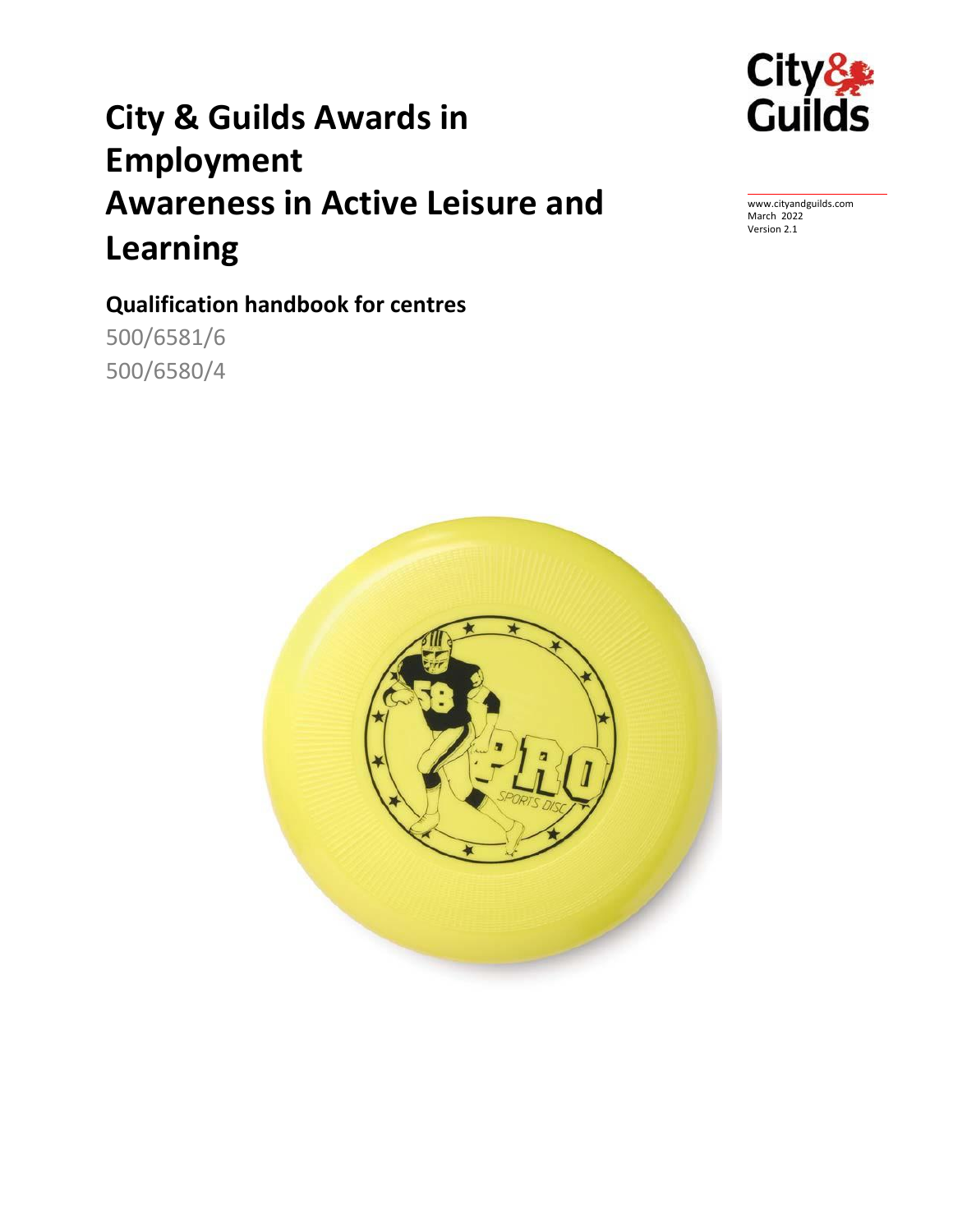#### **About City & Guilds**

City & Guilds is the UK's leading provider of vocational qualifications, offering over 500 awards across a wide range of industries, and progressing from entry level to the highest levels of professional achievement. With over 8500 centres in 100 countries, City & Guilds is recognised by employers worldwide for providing qualifications that offer proof of the skills they need to get the job done.

#### **City & Guilds Group**

The City & Guilds Group includes City & Guilds, ILM (the Institute of Leadership & Management, which provides management qualifications, learning materials and membership services), City & Guilds NPTC (which offers land-based qualifications and membership services), City & Guilds HAB (the Hospitality Awarding Body), and City & Guilds Centre for Skills Development. City & Guilds also manages the Engineering Council Examinations on behalf of the Engineering Council.

#### **Equal opportunities**

City & Guilds fully supports the principle of equal opportunities and we are committed to satisfying this principle in all our activities and published material. A copy of our equal opportunities policy statement is available on the City & Guilds website.

#### **Copyright**

The content of this document is, unless otherwise indicated, © The City and Guilds of London Institute and may not be copied, reproduced or distributed without prior written consent.

However, approved City & Guilds centres and candidates studying for City & Guilds qualifications may photocopy this document free of charge and/or include a PDF version of it on centre intranets on the following conditions:

- centre staff may copy the material only for the purpose of teaching candidates working towards a City & Guilds qualification, or for internal administration purposes
- candidates may copy the material only for their own use when working towards a City & Guilds qualification •

The *Standard Copying Conditions*(which can be found on the City & Guilds website) also apply. Please note: National Occupational Standards are not © The City and Guilds of London Institute. Please check the conditions upon which they may be copied with the relevant Sector Skills Council.

#### **Publications**

City & Guilds publications are available on the City & Guilds website or from our Publications Sales department at the address below or by telephoning +44 (0)20 7294 2850 or faxing +44 (0)20 7294 3387.

Every effort has been made to ensure that the information contained in this publication is true and correct at the time of going to press. However, City & Guilds' products and services are subject to continuous development and improvement and the right is reserved to change products and services from time to time. City & Guilds cannot accept liability for loss or damage arising from the use of information in this publication.

**5-6 Giltspur Street London, UK EC1A 9DET +44 (0)20 7294 2800**

**<sup>F</sup> +44 (0)20 <sup>7294</sup> <sup>2400</sup> [www.cityandguilds.com](http://www.cityandguilds.com/) [centresupport@cityandguilds.com](mailto:centresupport@cityandguilds.com)**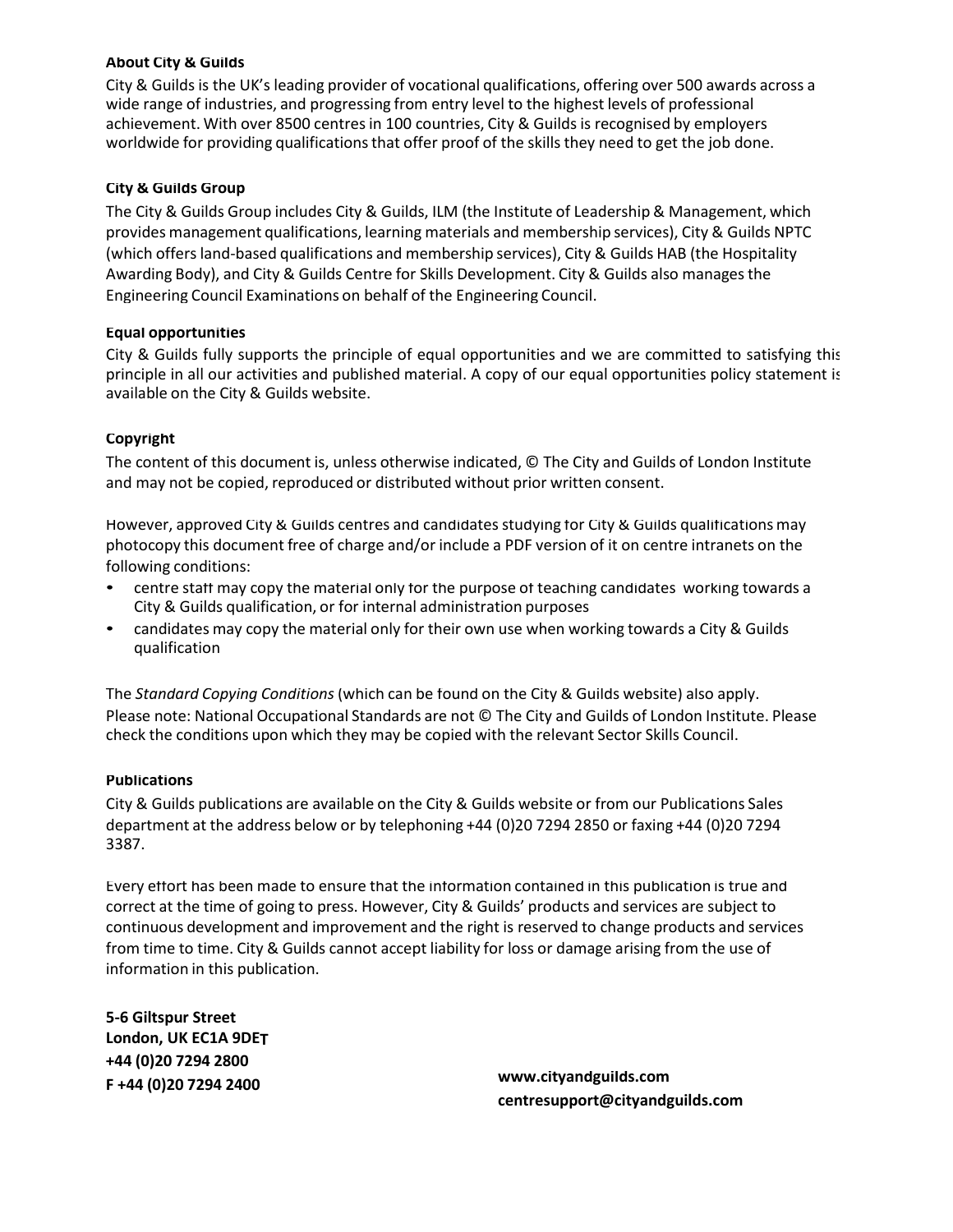# **City & Guilds Awards in Employment Awareness in Active Leisure Learning**



[www.cityandguilds.com](http://www.cityandguilds.com/) March 2022 Version 2.1

**Qualification handbook for centres**

**Level 2 Awardsin Employment Awarenessin Active Leisure and Learning (4835-02)**

### **Level 3 Awardsin Employment Awarenessin Active Leisure and Learning (4835-03)**

| <b>Title and level</b>                                                                      | <b>GLH</b> | ΤΩΤ | City &<br><b>Guilds</b><br>number | Accreditation<br>number |
|---------------------------------------------------------------------------------------------|------------|-----|-----------------------------------|-------------------------|
| Level 2 Awards in Employment<br>Awareness in Active Leisure<br>and Learning                 | 45         | 60  | 4835-02                           | 500/6581/6              |
| Level 3 Awards in Employment<br>Awareness in                                                | 61         | 80  | 4835-03                           | 500/6580/4              |
| Active Leisure and Learning                                                                 |            |     |                                   |                         |
| Consult the Walled Garden/Online Catalogue for last Registration and Certification<br>date. |            |     |                                   |                         |

| <b>Version and date</b> | <b>Change detail</b>                     | <b>Section</b>                  |
|-------------------------|------------------------------------------|---------------------------------|
| 2.0 September<br>2019   | GLH & TQT added                          | To qualification at a<br>glance |
| 2.1 March 2022          | Removed reference to QCF                 |                                 |
|                         | GLH and TQT clarified and<br>highlighted | 1.1 Qualification<br>structure  |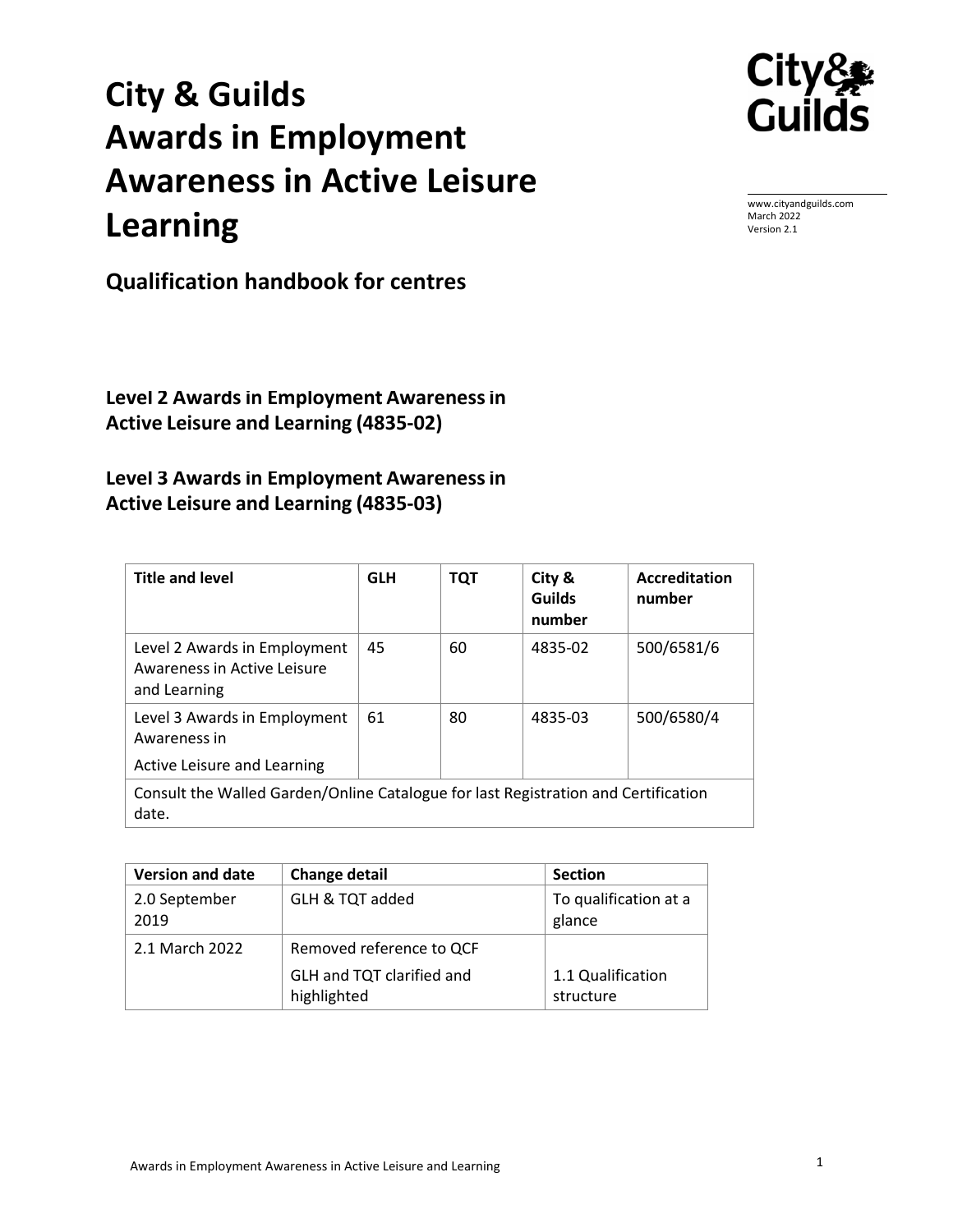## **City & Guilds** Skills for a brighter future



**[www.cityandguilds.com](http://www.cityandguilds.com/)**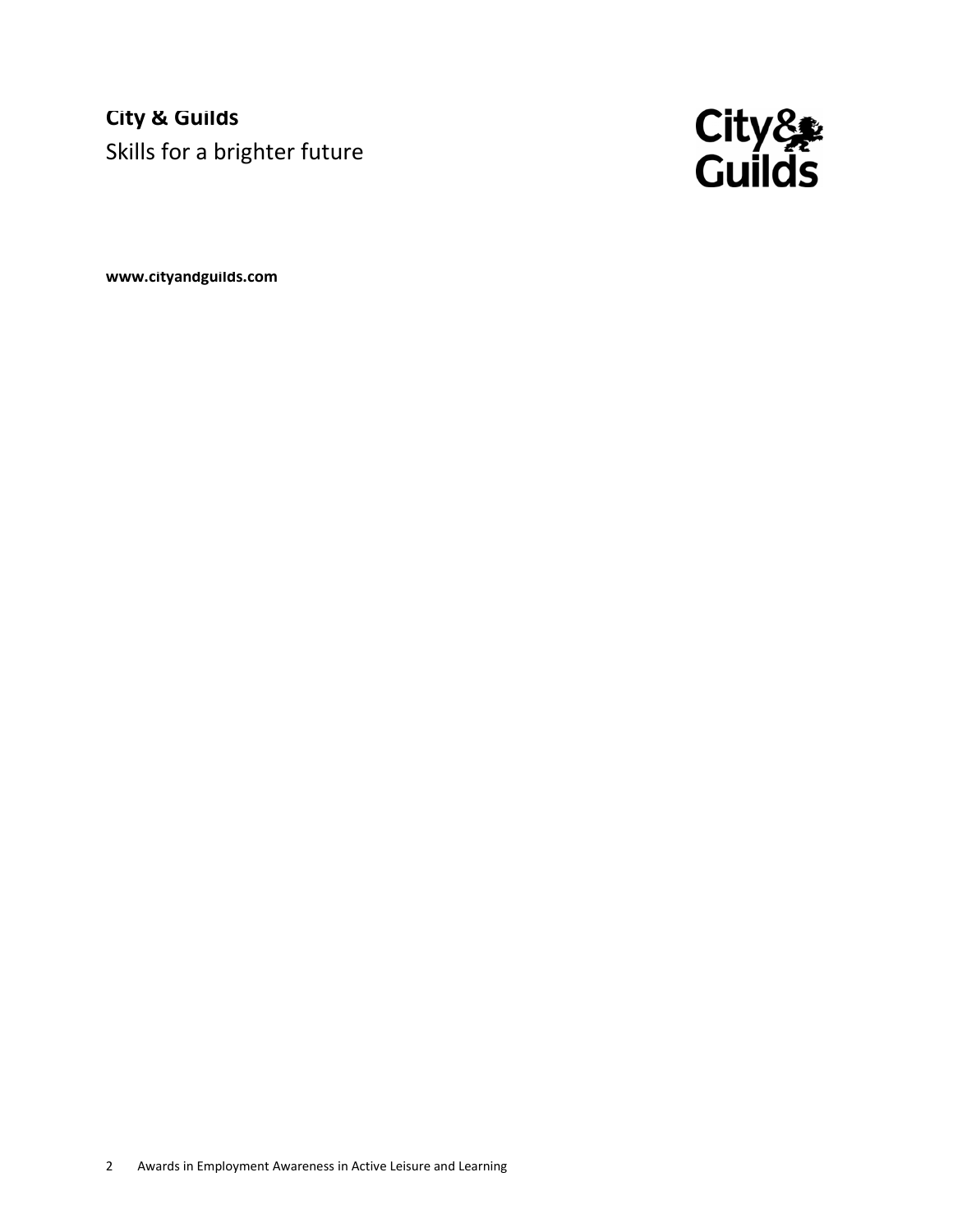### **Contents**

| 1                 | Introduction to the qualification                           | 5  |
|-------------------|-------------------------------------------------------------|----|
| 2                 | <b>Centre requirements</b>                                  | 8  |
| 3                 | <b>Units</b>                                                | 10 |
| <b>Unit 201</b>   | Understanding employment rights and responsibilities        | 11 |
| <b>Unit 202</b>   | <b>Understanding the Active Leisure and Learning Sector</b> | 16 |
| <b>Unit 203</b>   | Understanding the employing organisation                    | 20 |
| <b>Unit 302</b>   | <b>Understanding the Active Leisure and Learning Sector</b> | 25 |
| <b>Unit 303</b>   | Understanding the employing organisation                    | 29 |
| 4                 | <b>Assessment</b>                                           | 34 |
| 5                 | <b>Course design and delivery</b>                           | 36 |
| 5.1               | Initial assessment and induction                            | 36 |
| 5.2               | Recommended delivery strategies                             | 37 |
| <b>Appendix 1</b> | Relationships to other qualifications                       | 38 |
| <b>Appendix 2</b> | The wider curriculum                                        | 40 |
| <b>Appendix 3</b> | Sources of general information                              | 41 |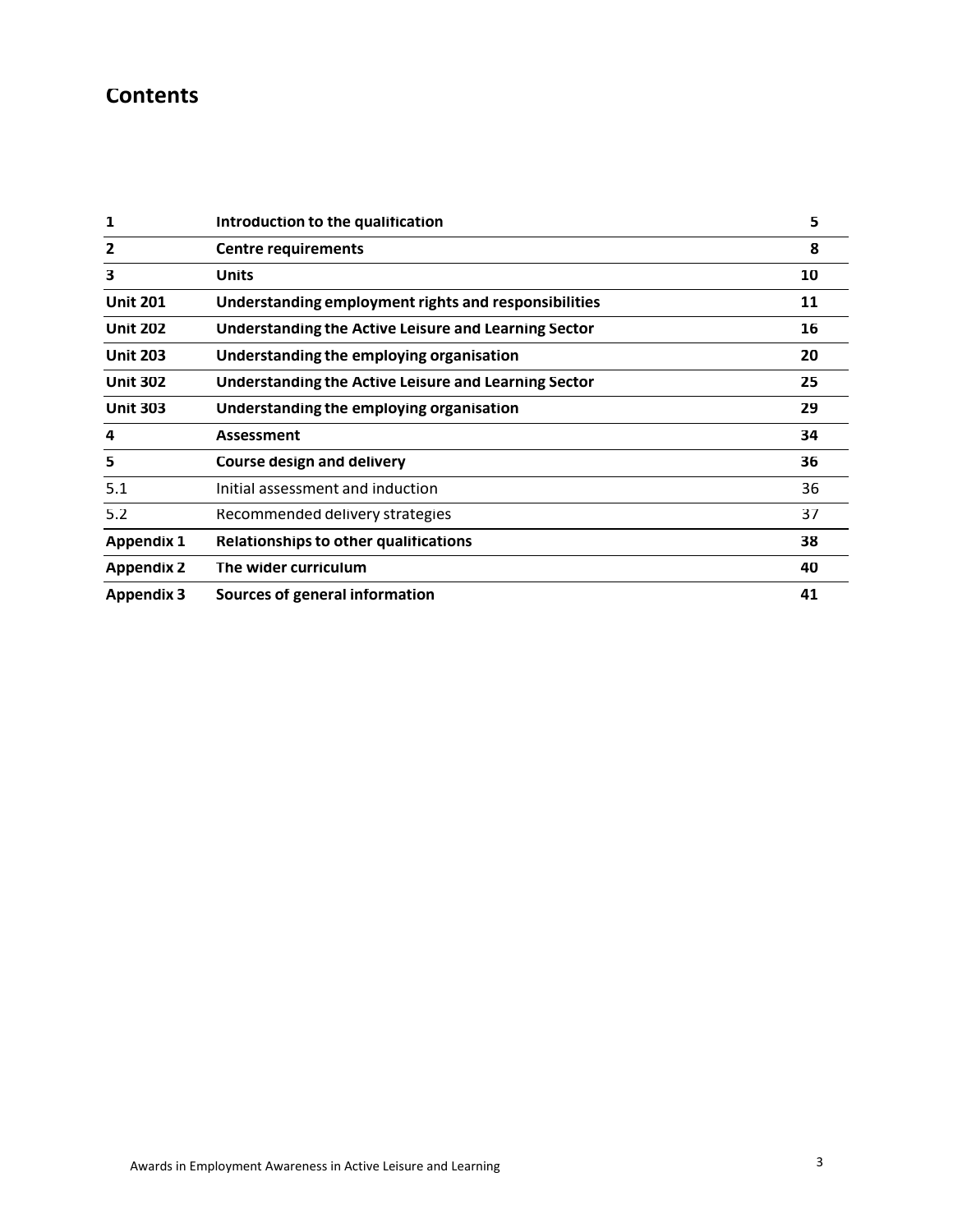## **City & Guilds** Skills for a brighter future



**[www.cityandguilds.com](http://www.cityandguilds.com/)**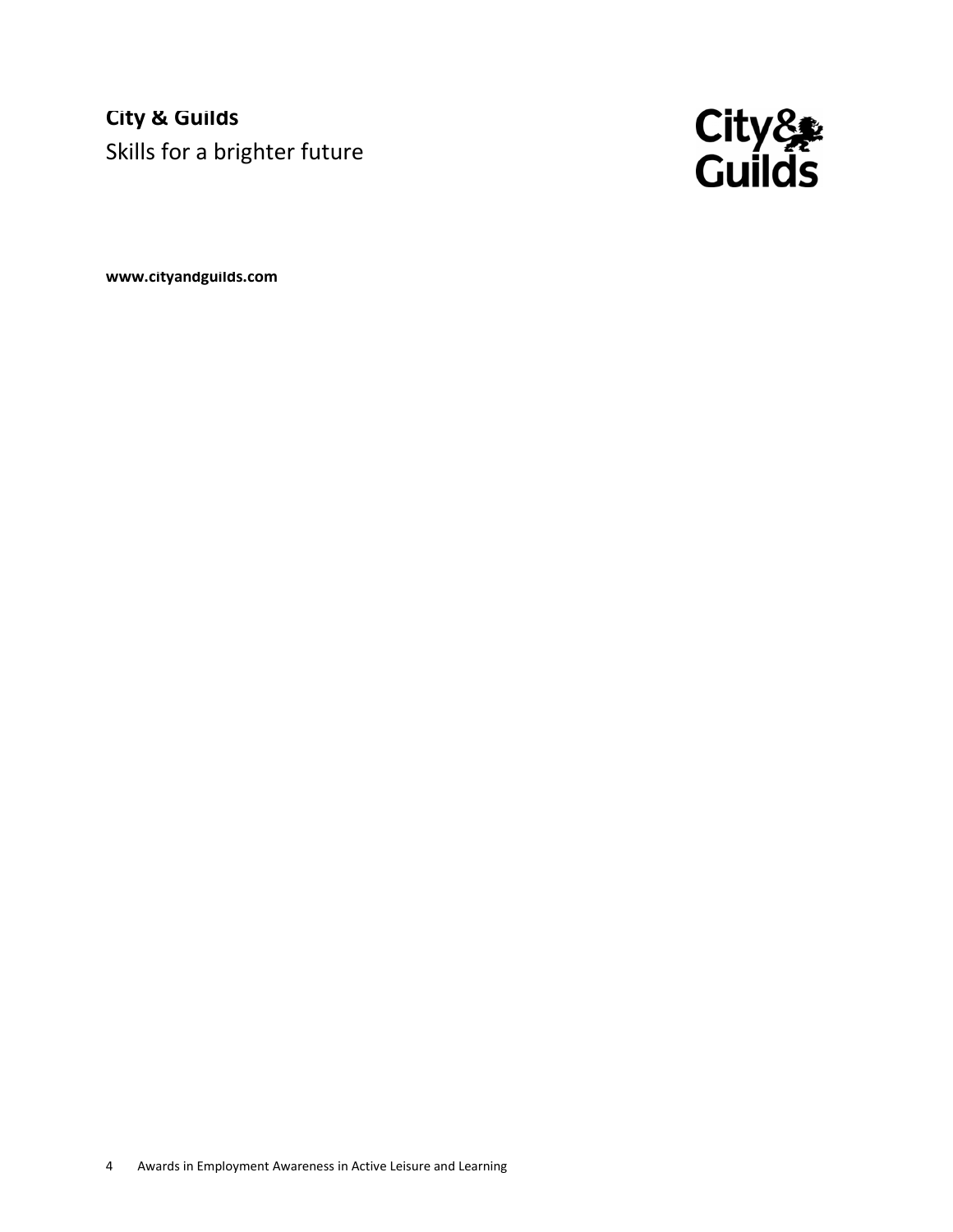### **1 Introduction to the qualification**

This document contains the information that centres need to offer the following qualifications:

| Qualification title and level      | Level 2 Award in Employment Awareness in Active<br>Leisure and Learning |
|------------------------------------|-------------------------------------------------------------------------|
| City & Guilds qualification number | $(4835-02)$                                                             |
| Ofqual accreditation number        | 500/6581/6                                                              |

| <b>Qualification title and level</b> | Level 3 Award in Employment Awareness in Active<br>Leisure and Learning |
|--------------------------------------|-------------------------------------------------------------------------|
| City & Guilds qualification number   | $(4835-03)$                                                             |
| <b>Ofqual accreditation number</b>   | 500/6580/4                                                              |

The Level 2 and 3 Award in Employment Awarenessin Active Leisure and Learning (4835-02) and 4835- 03) aims to:

- meet the needs of candidates who work or want to work in the sport and leisure industry
- provide candidates with the knowledge, understanding,skills and values needed to achieve and complete the Level 2 Apprenticeship Framework and Level 3 Advanced Apprenticeship Framework in Active Leisure and Learning, within one of the following areas:

Level 2:

- o Operational Services
- o Coaching, Teaching and Instructing
- o Instructing Exercise and Fitness
- o Playwork
- o Activity Leadership
- o Spectator Safety

#### Level 3:

- o Instructing Physical Activity and Exercise
- o Playwork
- o Outdoor Programmes
- o Coaching, Teaching and Instructing
- o Sports Development
- o Achieving Excellence in Sports Performance
- o Leisure Management
- Provide candidates with the background to their employment rights and responsibilities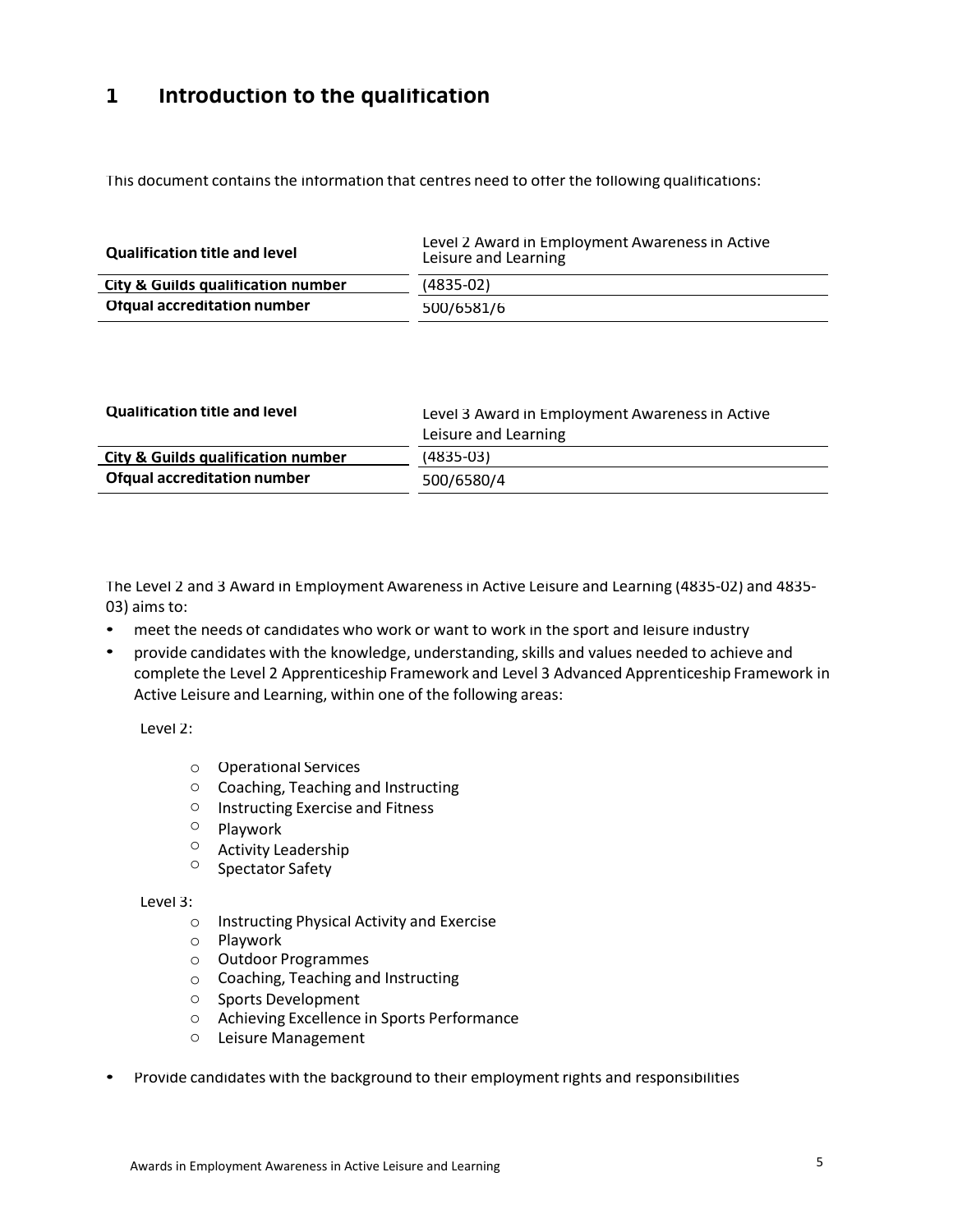#### **1.1 Qualification structure**

To achieve the Level 2 Award in Employment Awarenessin Active Leisure and Learning (4835-02), learners must achieve 6 credits from the mandatory **units 201, 202 and 203**. To achieve the Level 3 Award in Employment Awarenessin Active Leisure and Learning (4835-03), learners must achieve 8 credits from the mandatory **units 201, 302 and 303**.

Please note that candidates who are studying for the Level 3 Award in Employment Awarenessin Active Leisure and Learning but have **not** previously achieved the Level 2 Award, will be required to take an on-line multiple-choice test (unit 201) in addition to assignments. However, for those candidates who have successfully completed the Level 2 Award in Employment Awarenessin Active Leisure and Learning and progress through to the Level 3, unit 201 will be used as APL

The diagram below illustrates the unit titles, the credit value of each unit and the title of the qualification which will be awarded to candidates successfully completing the required combination of units and/or credits.

| <b>Accreditation</b><br>unit<br>reference | City &<br>Guilds unit<br>number | Unit title                                                        | Mandatory/<br>optional for full<br>qualification | <b>Credit value</b> |
|-------------------------------------------|---------------------------------|-------------------------------------------------------------------|--------------------------------------------------|---------------------|
| J/600/0840                                | <b>Unit 201</b>                 | Understanding<br>employment rights<br>and<br>responsibilities     | Mandatory                                        | 2                   |
| Y/600/1734                                | <b>Unit 202</b>                 | Understanding the<br>Active Leisure and<br><b>Learning Sector</b> | Mandatory                                        | $\overline{2}$      |
| D/600/1735                                | <b>Unit 203</b>                 | Understanding the<br>employing<br>organisation                    | Mandatory                                        | $\overline{2}$      |
| F/600/1758                                | <b>Unit 302</b>                 | Understanding the<br>Active Leisure and<br><b>Learning Sector</b> | Mandatory                                        | 3                   |
| R/600/1764                                | <b>Unit 303</b>                 | Understanding the<br>employing<br>organisation                    | Mandatory                                        | 3                   |

**Example 1:** use table if the qualification structure is quite straight forward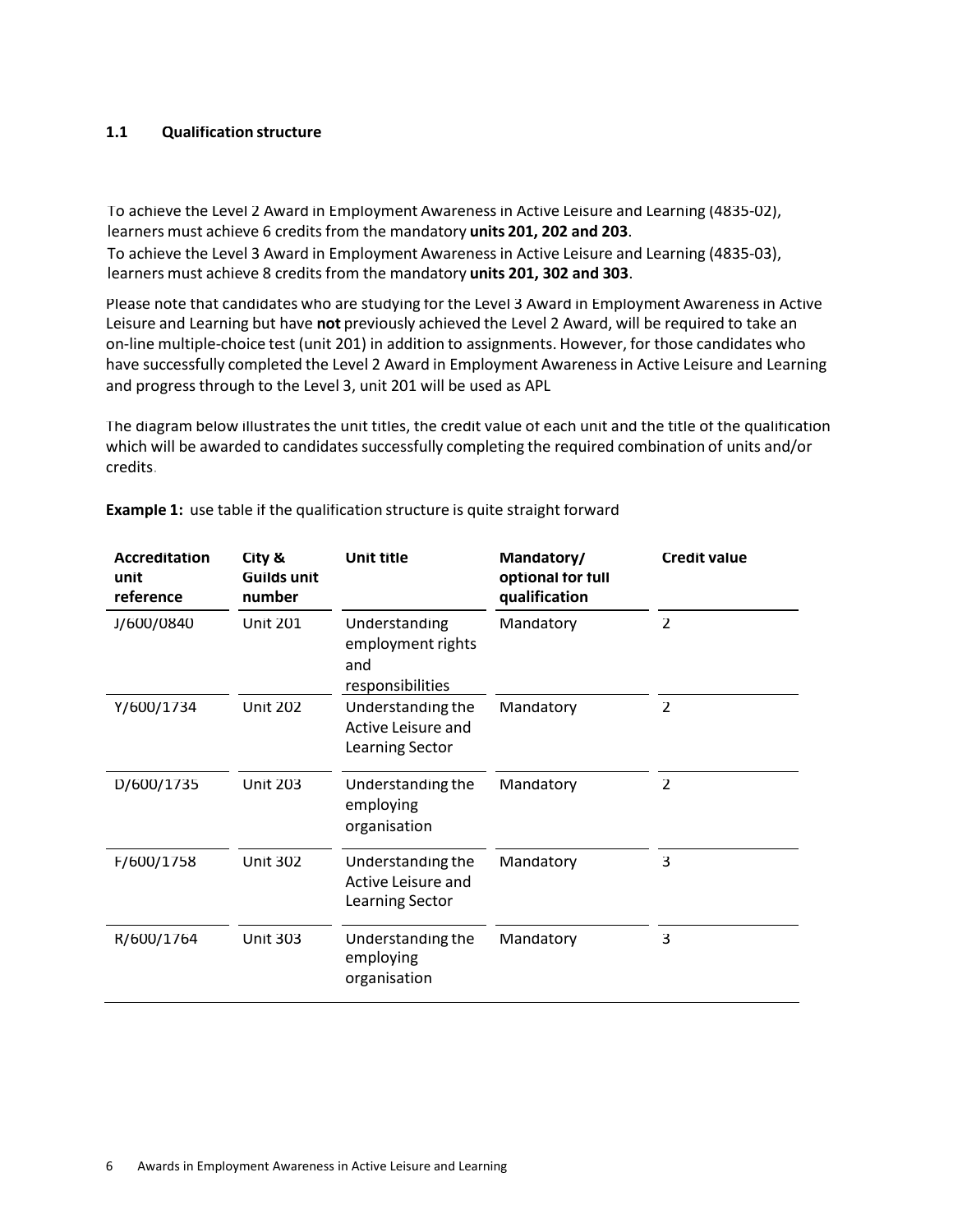### **Total Qualification Time**

| <b>Title and level</b>                                                | <b>GLH</b> | TQT |
|-----------------------------------------------------------------------|------------|-----|
| Level 2 Awards in Employment Awareness in Active Leisure and Learning | 45         | 60  |
| Level 3 Awards in Employment Awareness in Active Leisure and Learning | 61         | 80  |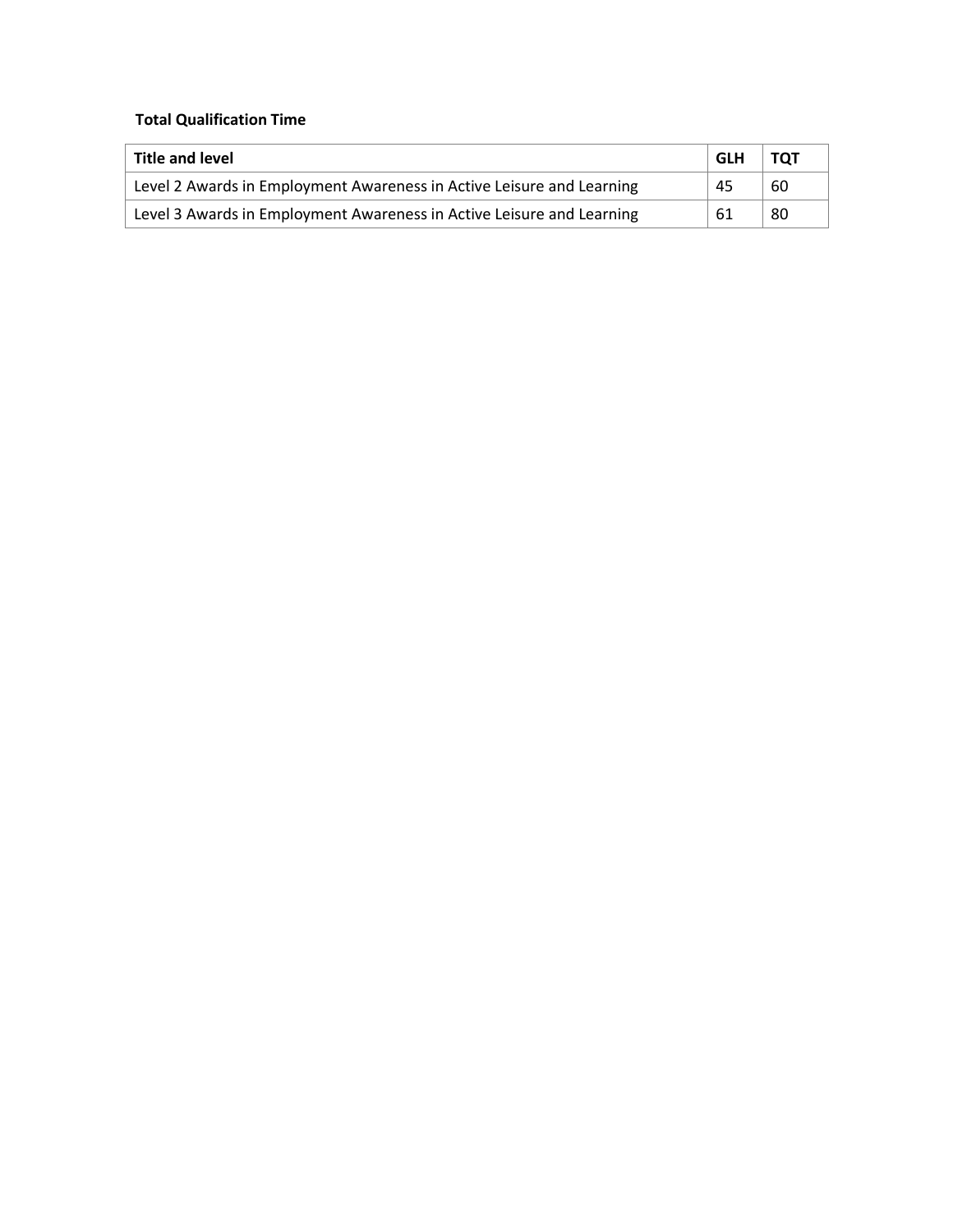#### **Opportunities for progression**

**1.2** On completion of the Level 2 Award in Employment Awarenessin Active Leisure and Learning qualification candidates may progress into employment or to the following City & Guilds qualifications:

• Level 3 Award in Employment Awarenessin Active Leisure and Learning

On completion of the Level 3 Award in Employment Awarenessin Active Leisure and Learning qualification candidates may progress into employment or to the following City & Guilds qualifications:

• Level 4 HPD in Sport and Recreation Management

#### **1.3 Qualification support materials**

City & Guilds also provides the following publications and resources specifically for this qualification:

| <b>Description</b><br><b>Assessment Pack</b> |                       | How to access                                                                                                                                                  |  |
|----------------------------------------------|-----------------------|----------------------------------------------------------------------------------------------------------------------------------------------------------------|--|
|                                              |                       | www.cityandguilds.com (stock<br>code EN-02-4835)                                                                                                               |  |
| Fast-track approval forms                    |                       | www.cityandguilds.com/sport                                                                                                                                    |  |
| <b>City &amp; Guilds websites</b>            |                       |                                                                                                                                                                |  |
| Website                                      | Address               | Purpose and content                                                                                                                                            |  |
| City & Guilds<br>main website                | www.cityandguilds.com | This is the main website for finding out<br>about City & Guilds qualifications. It contains<br>qualification documentation and updates.                        |  |
| <b>Walled Garden</b>                         | www.walled-garden.com | The Walled Garden is a qualification<br>administration portal for approved centres,<br>enabling them to register candidates and<br>claim certification online. |  |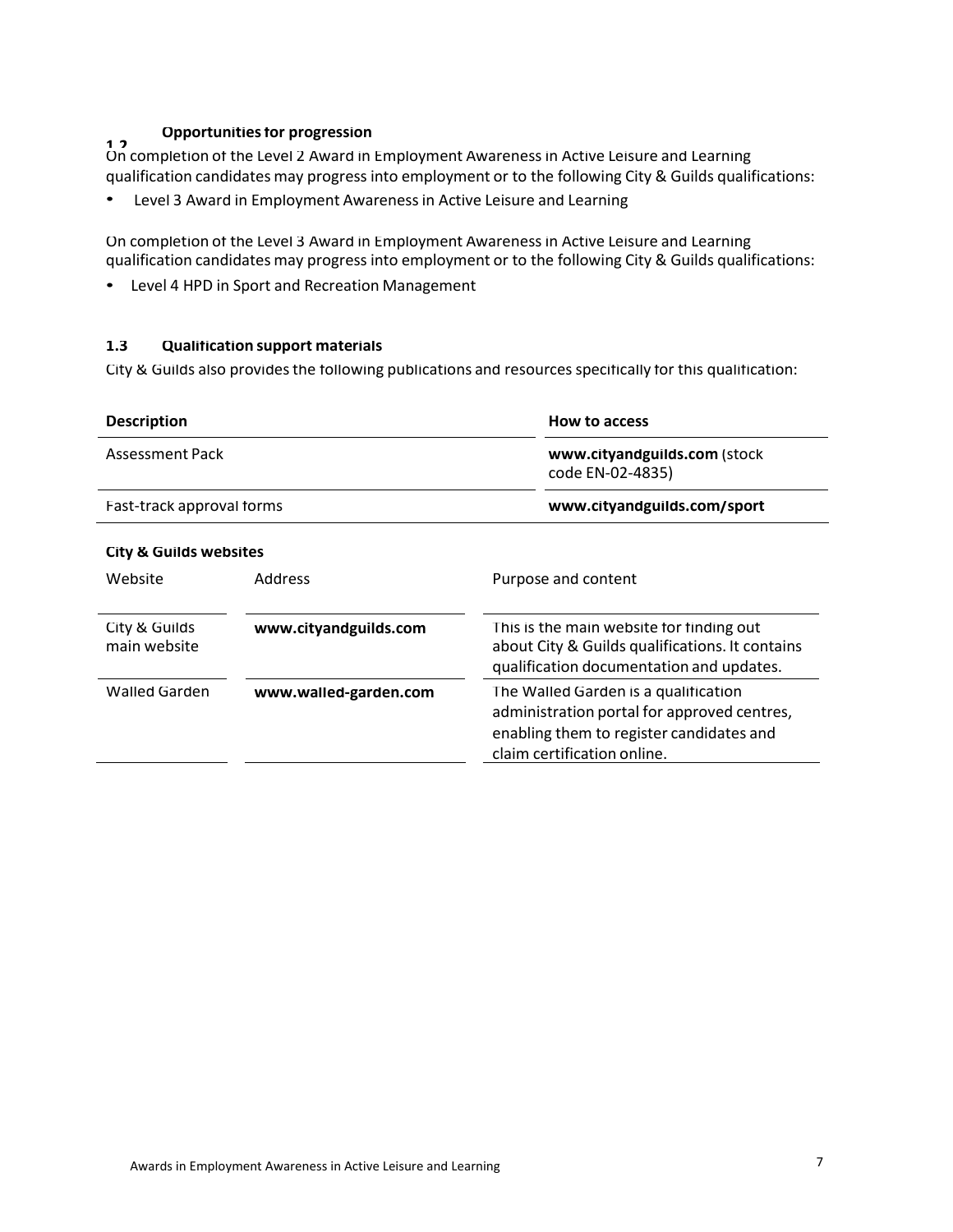### **2 Centre requirements**

This section outlines the approval processes for Centres to offer this qualification and any resources that Centres will need in place to offer the qualifications including qualification-specific requirements for Centre staff.

#### **Centres already offering City & Guilds qualificationsin this subject area**

Centres approved to offer the qualification Level 2 and 3 Certificate in Industry and Organisational Awareness(4851-12) and (4851-13) may apply for approval for the new Level 2 and Level 3 Award in Employment Awarenessin Active Leisure and Learning (4835-02) and (4835-03) using the **fast track approval form**, available from the City & Guilds website.

Centres may apply to offer the new qualification using the fast track form

it they meet all of the approval criteria specified in the fast track form guidance notes.

Fast track approval is available for 12 months from the launch of the qualification. After this time, the qualification is subject to the **standard** Qualification Approval Process. It is the centre's responsibility to check that fast track approval is still current at the time of application.

#### **2.1 Resource requirements**

#### **Human resources**

Staff delivering this qualification must be able to demonstrate that they meet the following occupational expertise requirements. They should:

- be technically competent in the area for which they are delivering training and/or have experience of providing training. This knowledge must be at least to the same level as the training being delivered
- have recent relevant experience in the specific area they will be assessing •
- be occupationally knowledgeable in the area of Employment Awarenessfor which they are delivering training. This knowledge must be at least to the same level as the training being delivered have credible •
- experience of providing training. •

Centre staff may undertake more than one role, eg tutor and assessor or internal verifier, but must never internally verify their own assessments.

#### **Assessors and internal verifiers**

Centre staff should hold, or be working towards, the relevant Assessor/Verifier(A/V) units for their role in delivering, assessing and verifying this qualification or meet the relevant experience requirements outlined above.

#### **Continuing professional development (CPD)**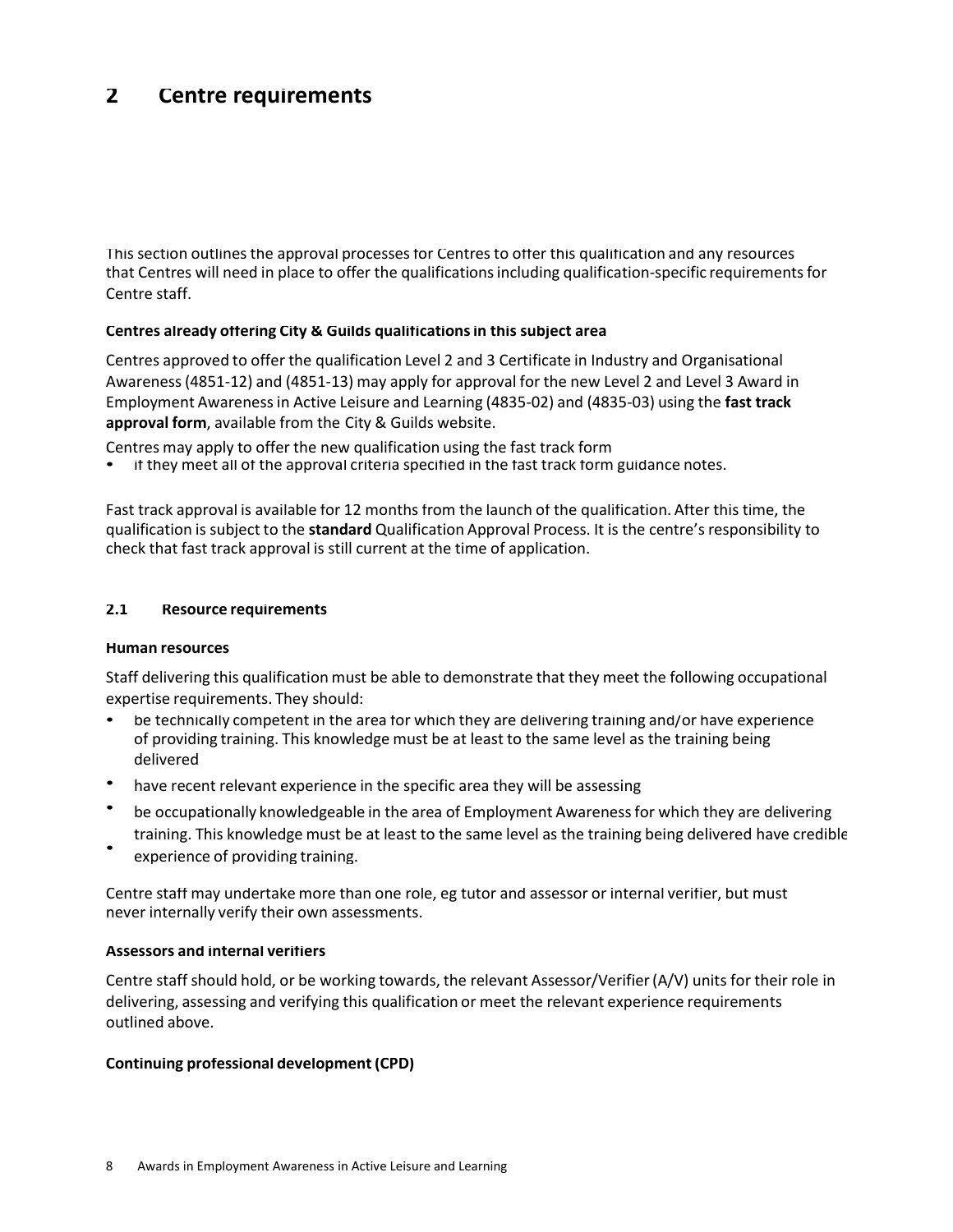Centres are expected to support their staff in ensuring that their knowledge remains current of the occupational area and of best practice in delivery, mentoring, training, assessment and verification, and that it takes account of any national or legislative developments.

#### **Candidate entry requirements**

Candidates should not be entered for a qualification of the same type, content and level as that of a qualification they already hold.

There are no formal entry requirements for candidates undertaking this qualification. However, centres must ensure that candidates have the potential and opportunity to gain the qualification successfully.

As part of the assessment for this qualification, candidates must have access to a work setting/placement.

#### **Age restrictions**

This qualification is not approved for use by candidates under the age of 16, and City & Guilds cannot accept any registrations for candidates in this age group.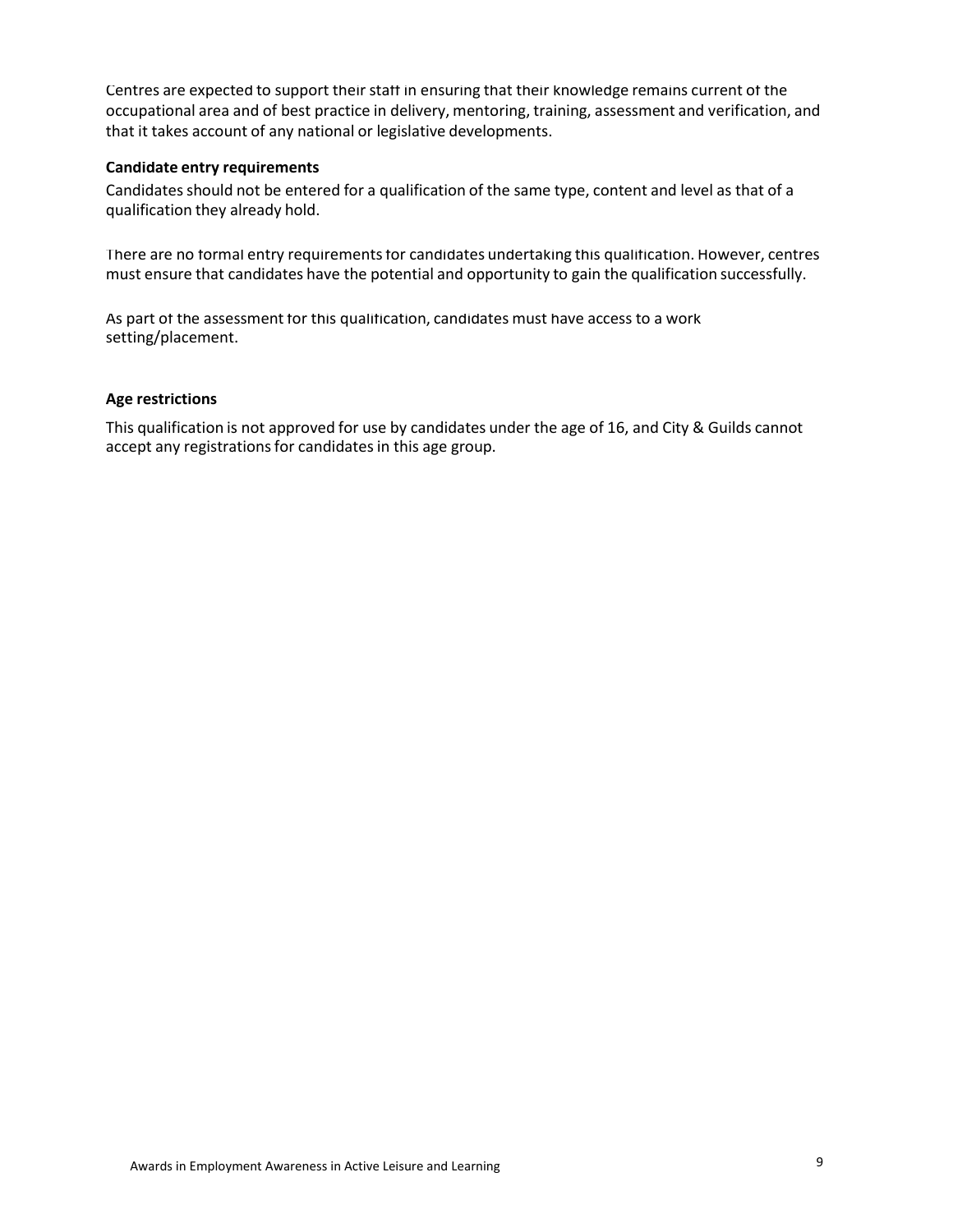### **3 Units**

#### **Availability of units**

The learning outcomes and assessment criteria are also viewable on the National Database of Accredited Qualifications(NDAQ) **[www.accreditedqualifications.org.uk](http://www.accreditedqualifications.org.uk/)**

#### **Structure of units**

The units in this qualification are written in a standard format and comprise the following:

- City & Guilds reference number
- title
- level
- credit value
- unit aim
- endorsement by a sector or other appropriate body
- • information on assessment
- learning outcomes which are comprised of a number of assessment criteria

| <b>City &amp; Guilds</b><br>unit number | <b>Title</b>                                            | Unit<br>number | <b>Credits</b> |
|-----------------------------------------|---------------------------------------------------------|----------------|----------------|
| 201                                     | Understanding employment rights and<br>responsibilities | J/600/0840     | 2              |
| 202                                     | Understanding the Active Leisure and Learning<br>Sector | Y/600/1734     | $\mathcal{L}$  |
| 203                                     | Understanding the employing organisation                | D/600/1735     | 2              |
| 302                                     | Understanding the Active Leisure and Learning<br>Sector | F/600/1758     | 3              |
| 303                                     | Understanding the employing organisation                | R/600/1764     | 3              |

#### **Summary of units**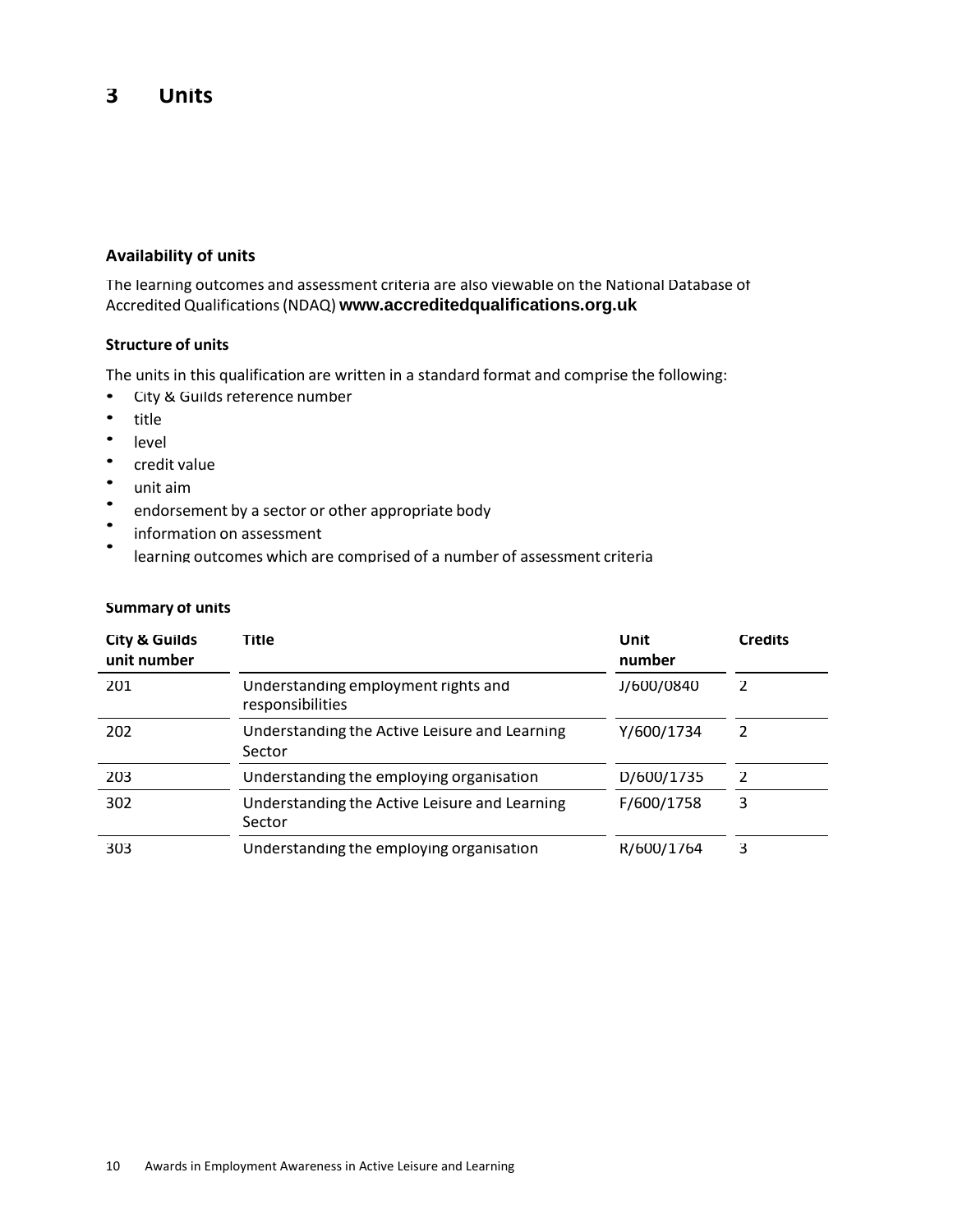### **Unit 201 Understanding employment rights and responsibilities**

**Level: 2**

**Credit value: 2**

#### **Unit aims**

This unit covers the knowledge and understanding that employees require concerning employment law and industry-specific legislation that apply to their jobs, key documents relating to their employment and employment procedures they should follow at work.

#### **Learning outcomes**

There are **three** learning outcomesto this unit. The learner will be able to:

- Outcome 1: Know their employment rights and responsibilities under the law
- Outcome 2: Understand documents relevant to their employment

Outcome 3: Know key employment procedures at work.

#### **Guided learning hours**

It is recommended that **20** hours should be allocated for this unit.

#### **Endorsement of the unit by a sector or other appropriate body**

This unit is endorsed by SkillsActive, the Sector Skills Council for Active Leisure and Learning.

#### **Assessment**

This unit will be assessed by an online multiple-choice test.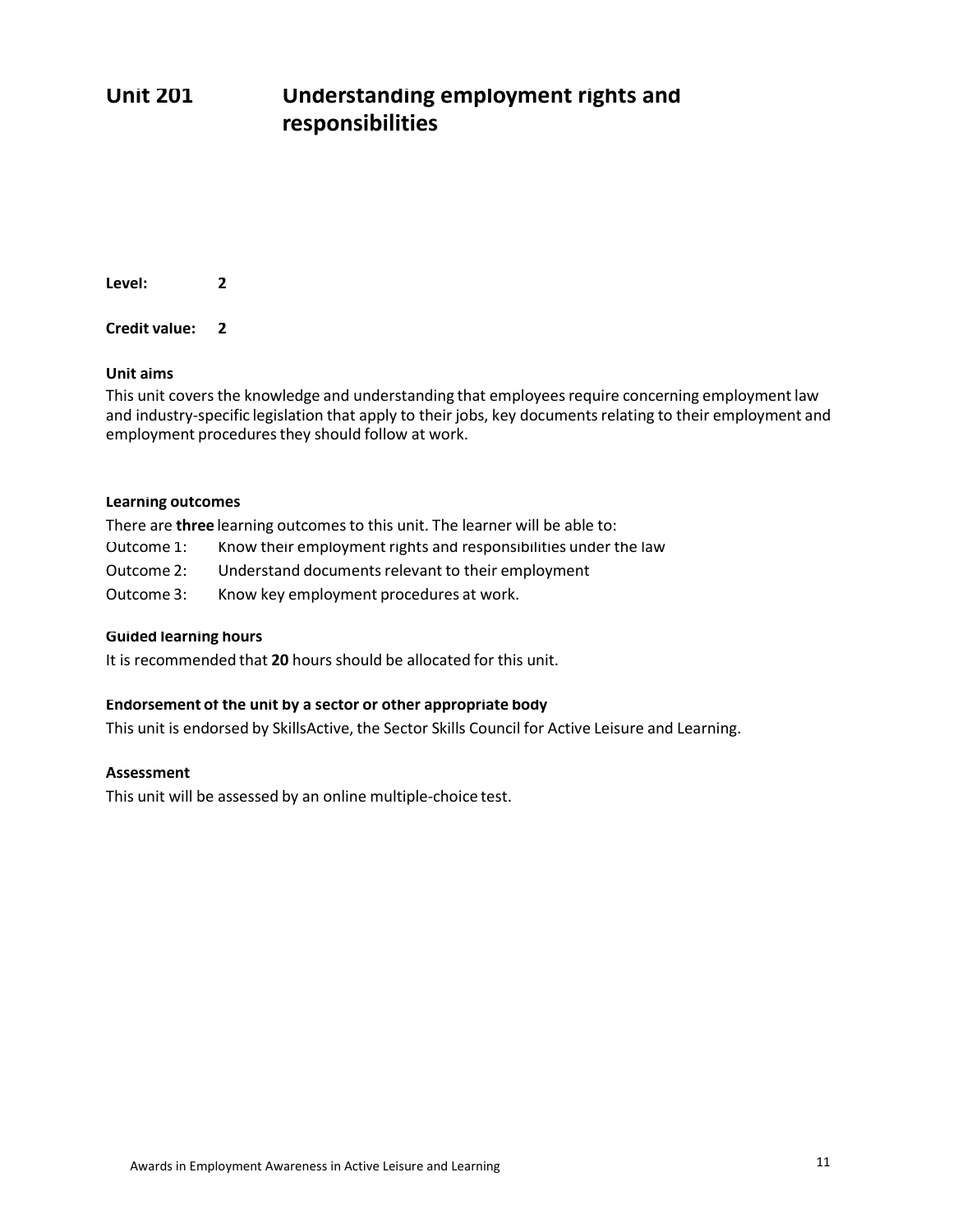## **Unit 201 Understanding employment rights and responsibilities**

Know their employment rights and responsibilities under the law Outcome 1

#### **Underpinning knowledge**

The candidate will be able to:

#### 1. describe their **rights and responsibilities**in terms of:

- contracts of employment
- anti-discrimination legislation
- working hours and holiday entitlements
- sickness absence and sick pay
- data protection
- health and safety
- 2. outline the **rights and responsibilities of the employer**
- 3. describe the health and safety legal requirements relevant to their organisation
- 4. outline the implications of health and safety legal requirementsfor their own job role.

#### **Range**

#### **Rights and responsibilities**

*Key legislation:* Employment Rights Act, Working Time Regulations, Data Protection Act, Human Rights Act, Health and Safety at Work etc Act (HASWA), Management of Health and Safety at Work Regulations(MHSWR), Reporting or Injuries, Diseases and Dangerous Occurrences Regulations (RIDDOR), Manual Handling Regulations, Health and Safety at Work (First Aid) Regulations, Personal Protective Equipment (PPE), Control of Substances Hazardousto Health (COSHH), Display Screen Equipment, Safeguarding of Vulnerable Groups Act, Children Act, discrimination legislation

*Key rights:* to be treated fairly and equally at work (pay, working hours), to be provided with a safe working environment (including safe systems of work where risks have been assessed and controlled as far as is reasonably practicable), adequate training, supervision, information and instruction, right to privacy, health and welfare

*Key responsibilities:*to treat others fairly and equally and respect the rights of others (colleagues, customers, employers), fulfil their legal duties and responsibilities, follow safe working practices, cooperate with employers, attend training, know when to seek advice and assistance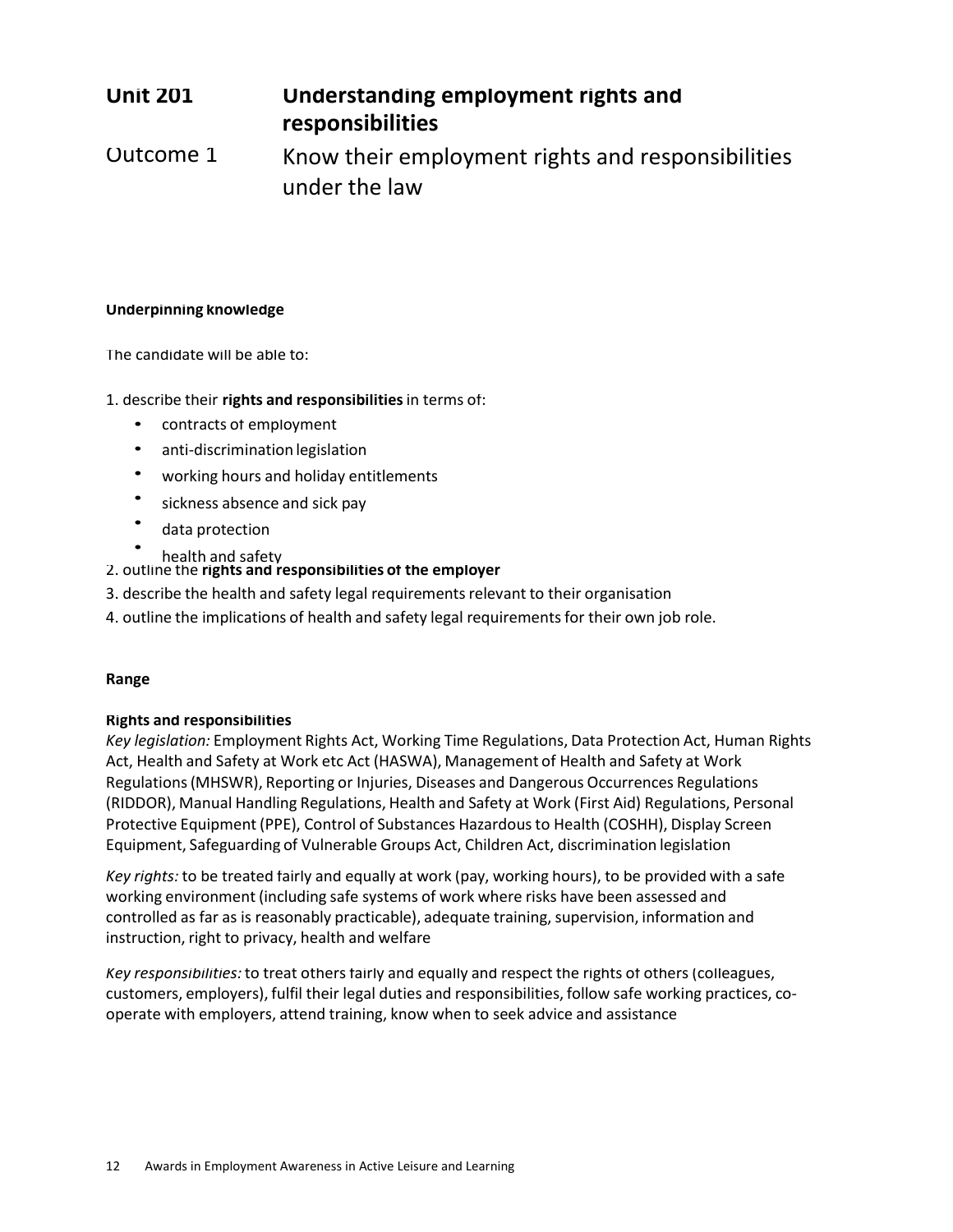#### **Rights and responsibilities of the employer**

*Key legislation:* Employment Rights Act, Working Time Regulations, Data Protection Act, Human Rights Act, Health and Safety at Work etc Act (HASWA), Management of Health and Safety at Work Regulations(MHSWR), Reporting or Injuries, Diseases and Dangerous Occurrences Regulations (RIDDOR), Manual Handling Regulations, Health and Safety at Work (First Aid) Regulations, Personal Protective Equipment (PPE), Control of Substances Hazardousto Health (COSHH), Display Screen Equipment, Safeguarding of Vulnerable Groups Act, Children Act, discrimination legislation

*Key rights:* employeesto fulfil their contractual and legal duties and responsibilities and act in good faith, the co-operation of employees in terms of maintaining a safe working environment, attending training, taking responsibility for the health and safety of themselves and others

*Key responsibility:*to treat all employeesin the workplace fairly and equally, provide a safe working environment (including safe systems of work where risks have been assessed and controlled as far as is reasonably practicable), provide adequate training in work time, supervision, information and instruction, respect the other's rights to privacy, duty to provide for the health and welfare of all employees, to comply with legislation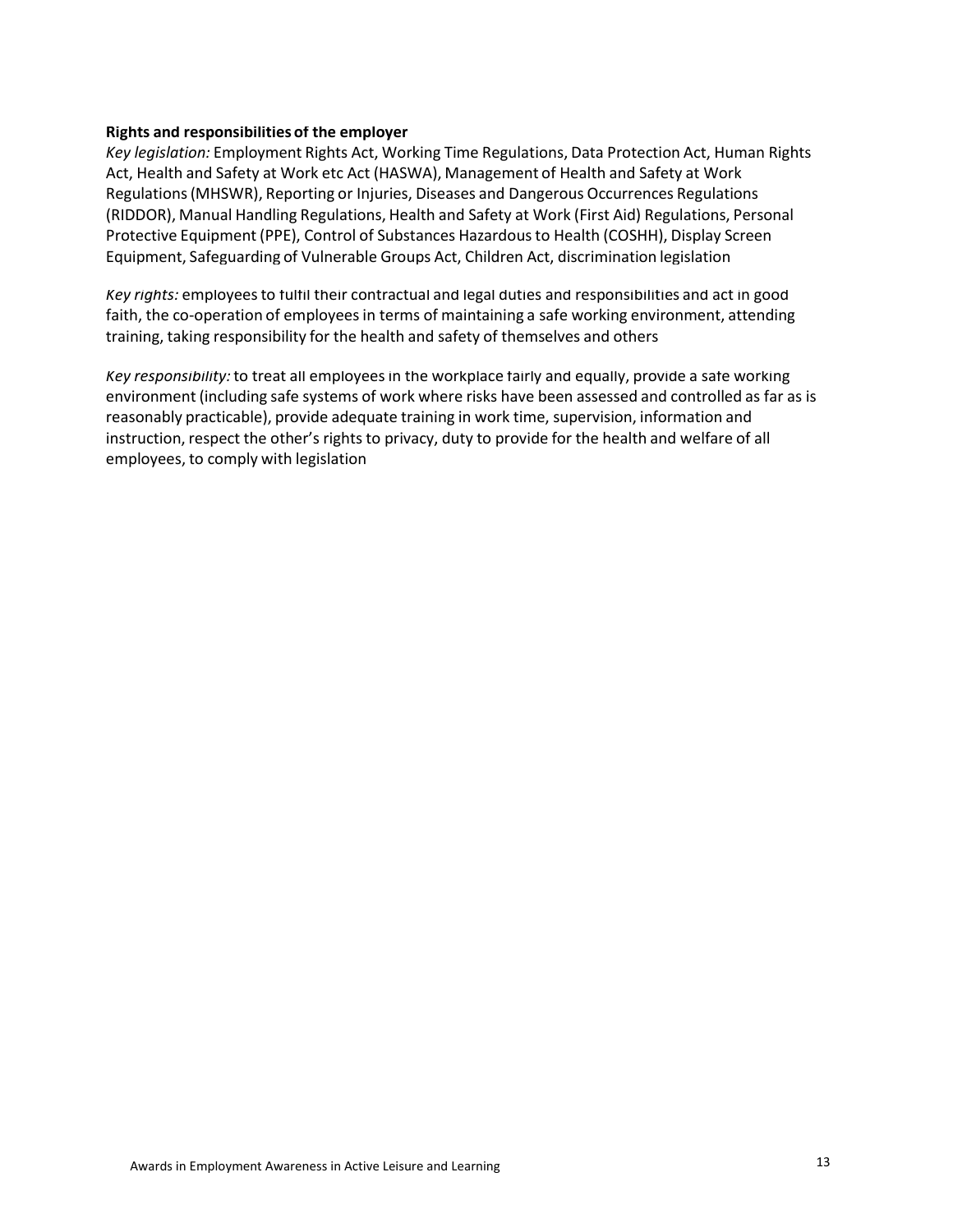## **Unit 201 Understanding employment rights and responsibilities**

Outcome 2 Understand documents relevant to their employment

#### **Underpinning knowledge**

The candidate will be able to:

- 1. explain the main terms and conditions of a contract of employment
- 2. outline the **content** and **purpose** of a job description
- 3. describe the types of **information**held on personnel records
- 4. describe **how to update information**held on personnel records
- 5. interpret the **information**shown on a pay slip or **other statement of earnings**.

#### **Range**

#### **Content**

Job title, department/section, main purpose, main tasks/duties, responsible for/responsible to, other duties and relevant information, knowledge and skills required, any special conditions

#### **Purpose**

Used in recruitment and selection process, summarises what an employer expects from the job holder, enables employersto produce an accurate person specification, provides key details for potential applicants, will assist in the process of attracting suitable applicants for a vacancy

#### **Information**

*Statutory records:* tax and national insurance, hours worked, holidays, pay, paid sickness, accident, injuries, diseases and dangerous occurrences

*Organisationalrecords:* recruitment and selection, induction, training and career development (qualifications), sick pay, sick absence, discipline and grievance, termination of employment, equal opportunities

#### **How to update information**

Manually (eg card index system), electronically (computerised software package, updated by authorised person, confidentially, accurately, not disclosed without consent, securely kept on record for a specified period of time

#### **Information**

Name and personal details, tax code, NI number, gross and net salary, deductions NI, income tax, pension and subscriptions(eg trade union), overtime, date wages credited to account

#### **Other statement of earnings**

P60, P45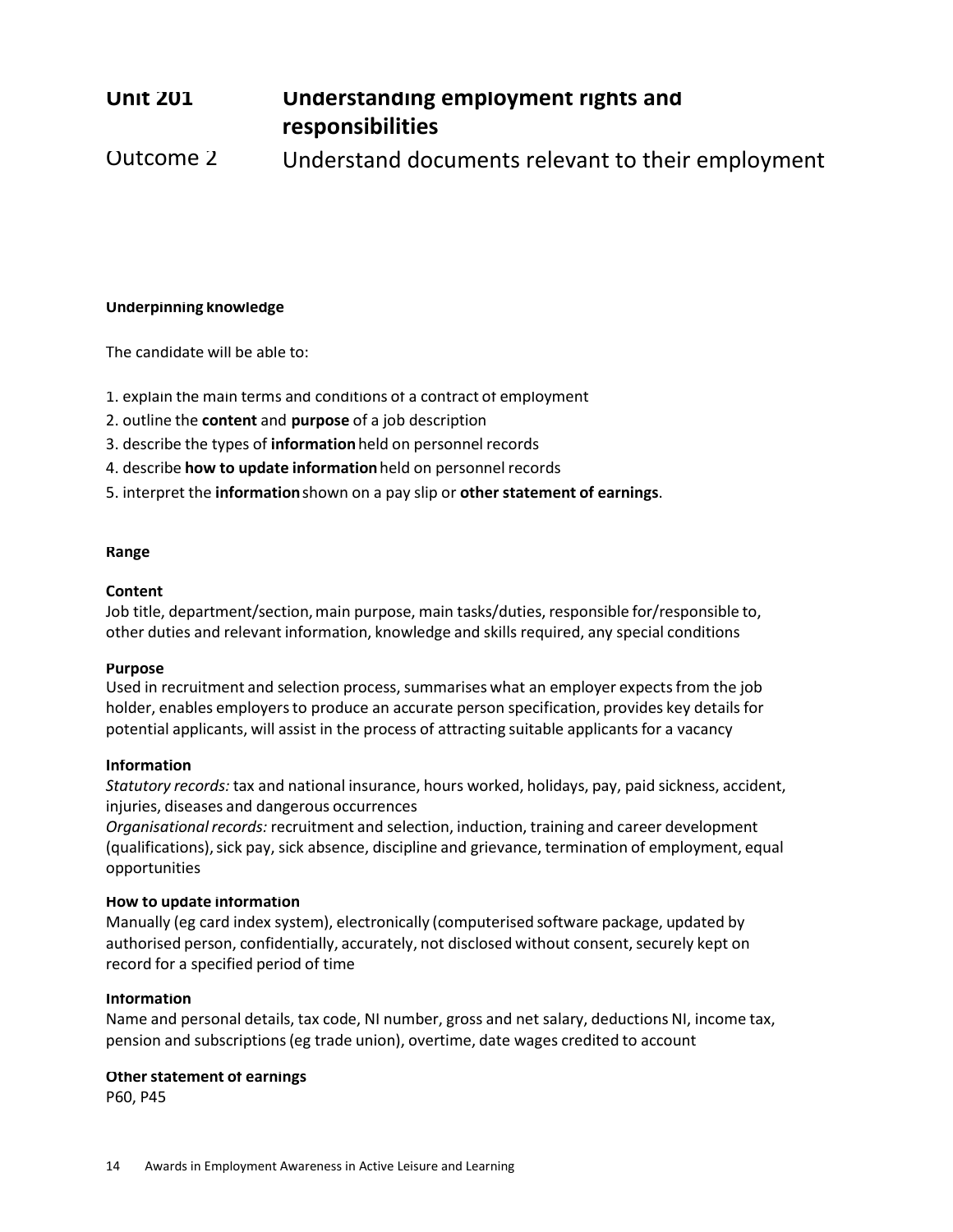## **Unit 201 Understanding employment rights and responsibilities**

Outcome 3 Know key employment procedures at work

#### **Underpinning knowledge**

The candidate will be able to:

- 1. describe the procedures to follow if someone needs to take time off
- 2. describe the proceduresto follow if there is a grievance
- 3. describe the proceduresto follow if there is evidence of discrimination or bullying
- 4. identify **sources of information and advice** on employment issues
	- internal to their organisation
	- external to their organisation.

#### **Range**

#### **Sources of information and advice**

*Internal:* management, trade union representative, personnel manager, human resources department, intranet, organisational handbooks and policy documents

*External:* ACAS, Trade Union, Citizens Advice Bureau, HSE, Direct Gov and BERR (Department for Business and Enterprise & Regulatory Reform)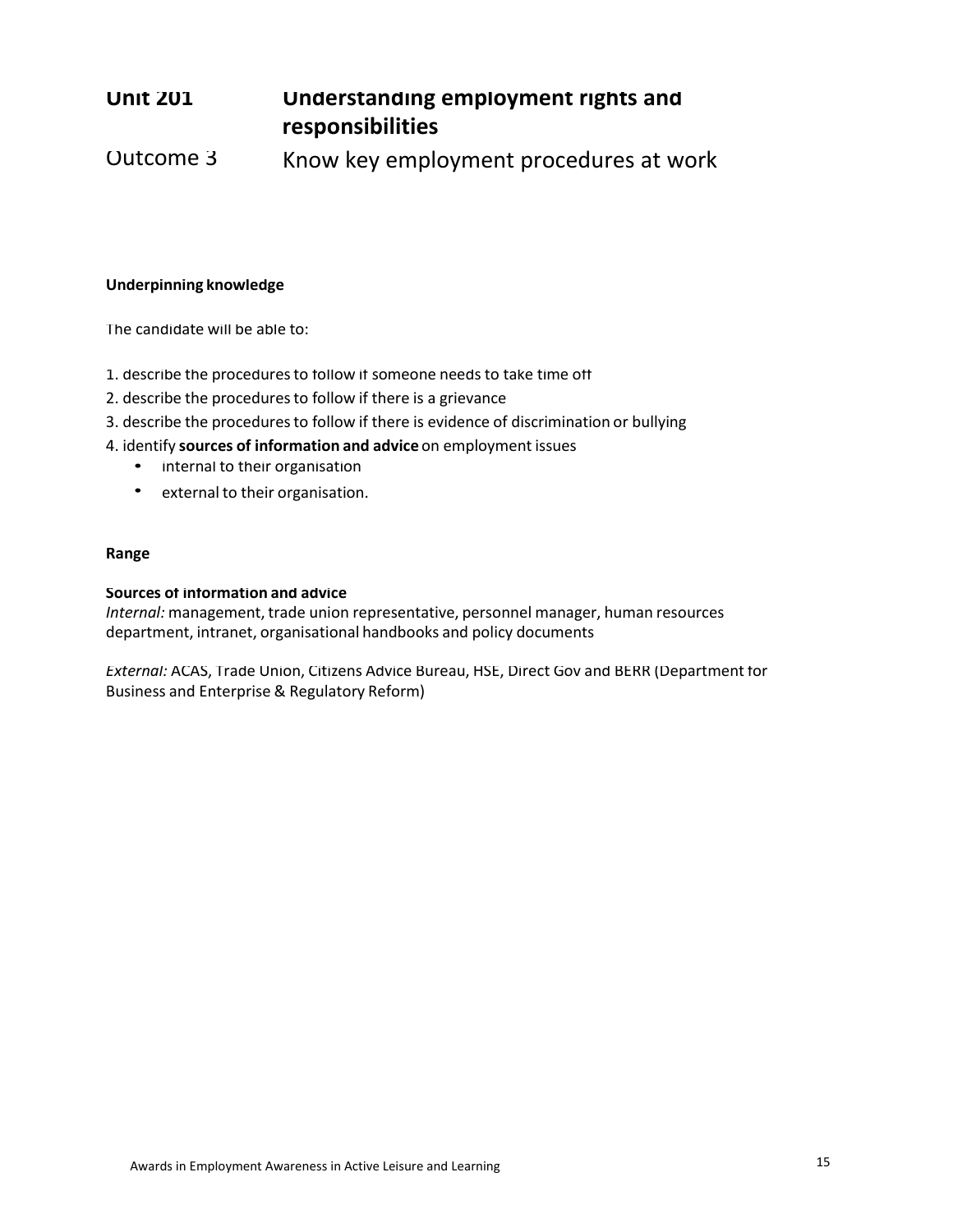### **Unit 202 Understanding the Active Leisure and Learning Sector**

**Level: 2**

**Credit value: 2**

#### **Unit aims**

This unit covers the knowledge that employees in the Active Leisure and Learning sector require concerning:

- $f$  the Active Leisure and Learning Sector
- $f$  the sub-sectors that make up Active Leisure and Learning
- $f$  information about the sub-sector in which the learner works
- $f$  career opportunities

#### **Learning outcomes**

There are **three** learning outcomesto this unit. The learner will be able to:

- Outcome 1: Know the key features of the Active Leisure and Learning sector
- Outcome 2: Know the key features of the Active Leisure and Learning sub-sector in which they work
- Outcome 3: Know employment and career opportunitiesin the Active Leisure and Learning sub- sector in which they work

#### **Guided learning hours**

It is recommended that **20** hours should be allocated for this unit.

#### **Endorsement of the unit by a sector or other appropriate body**

This unit is endorsed by SkillsActive, the Sector Skills Council for Active Leisure and Learning.

#### **Assessment**

This unit will be assessed by assignments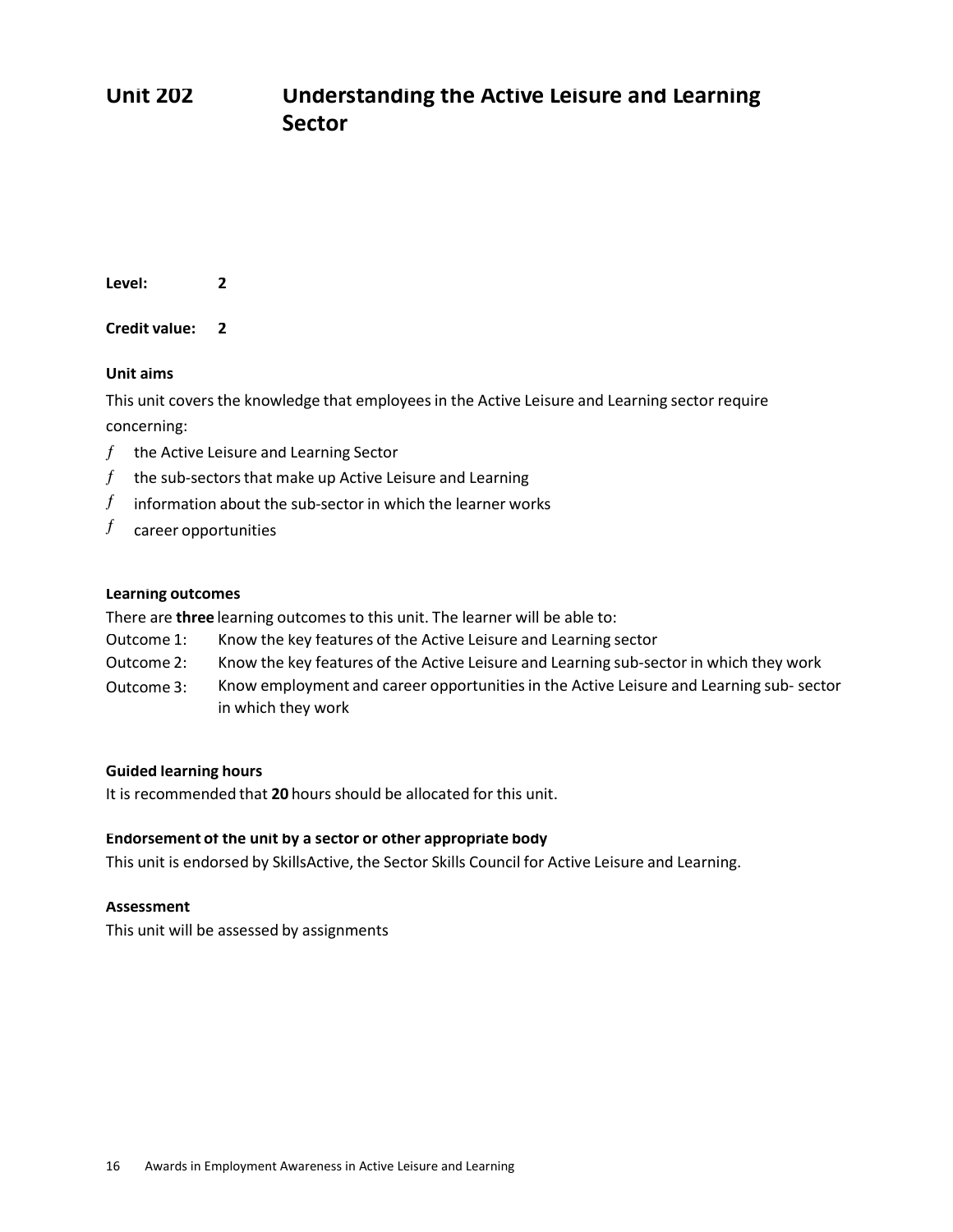### **Unit 202 Understanding the Active Leisure and Learning Sector** Know the key features of the Active Leisure and Outcome 1

### **Underpinning knowledge**

The candidate will be able to:

1. describe the **size and scope** of the Active Leisure and Learning sector

Learning sector

- 2. describe the **contribution**to society of the Active Leisure and Learning sector
- 3. outline the **role** of the Sector Skills Council for the Active Leisure and Learning sector
- 4. identify the main **sub-sectors**within the Active Leisure and Learning sector

#### **Range**

#### **Size and scope**

Number of facilities, number of customers (participants, spectators), number of employees (full, parttime, seasonal and volunteers), number and range of sport and leisure opportunities

#### **Contribution**

Social, health, financial

#### **Role**

To represent the sub-sectors of the Active Leisure and Learning Industry, National Occupational Standards(NOS), qualifications and training, career guidance, professional development

#### **Sub-sectors**

Sport and Recreation, Health and Fitness, Playwork, Outdoors, Caravans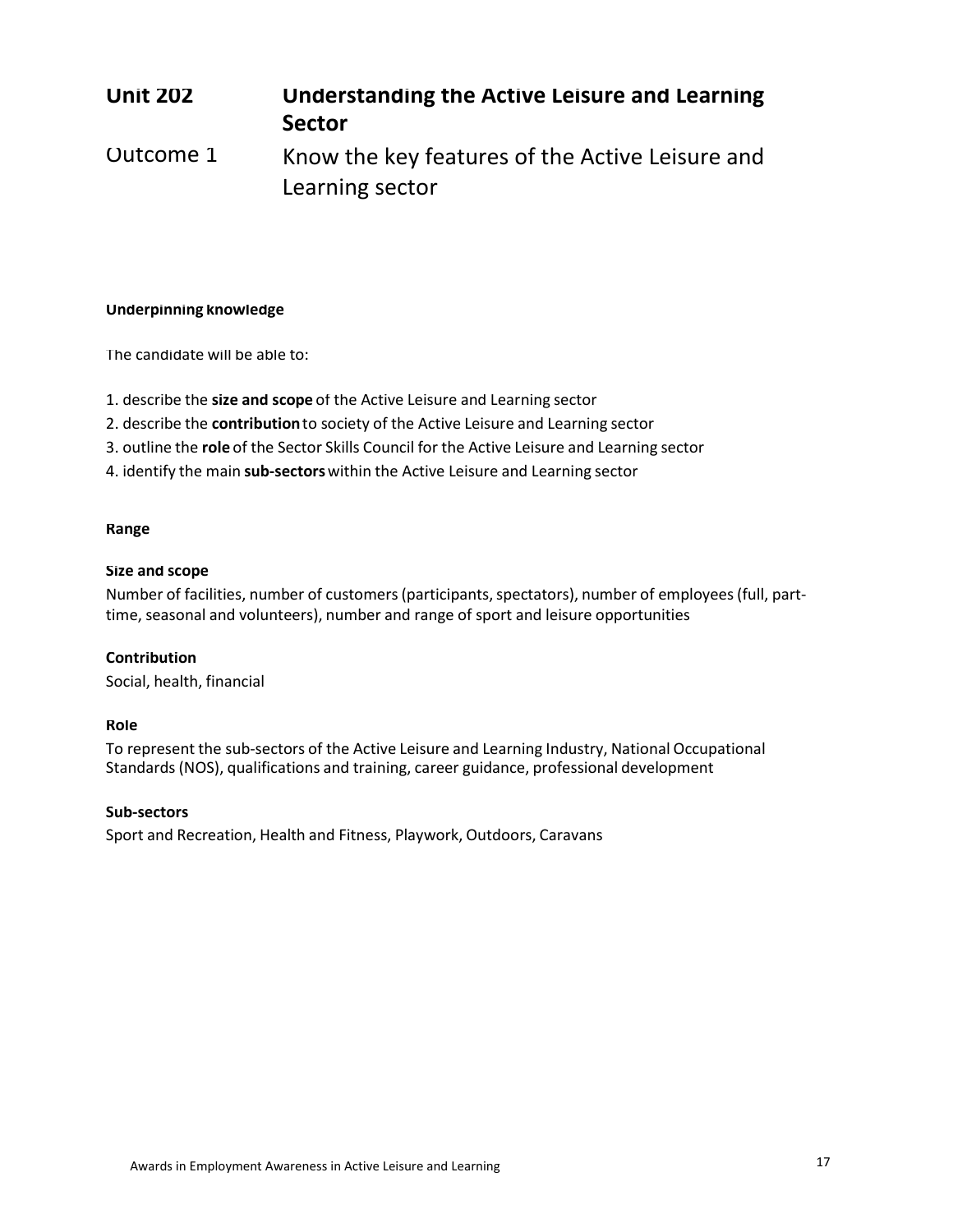# **Unit 202 Understanding the Active Leisure and Learning Sector**

Know the key features of the Active Leisure and Learning sub-sector in which they work Outcome 2

#### **Underpinning knowledge**

The candidate will be able to:

- 1. describe the composition of their sub-sectorin terms of public, private and voluntary organisations
- 2. identify the size of their sub-sector in terms of employment and participation
- 3. outline the essential principles, values or codes of practice in their sub-sector
- 4. identify the roles of **key organisations**in their sub-sector, including any representative and regulatory bodies, trade unions and trade associations

#### **Range**

#### **Key organisations**

Consumer groups, professional bodies, user groups, service providers (public, private, voluntary)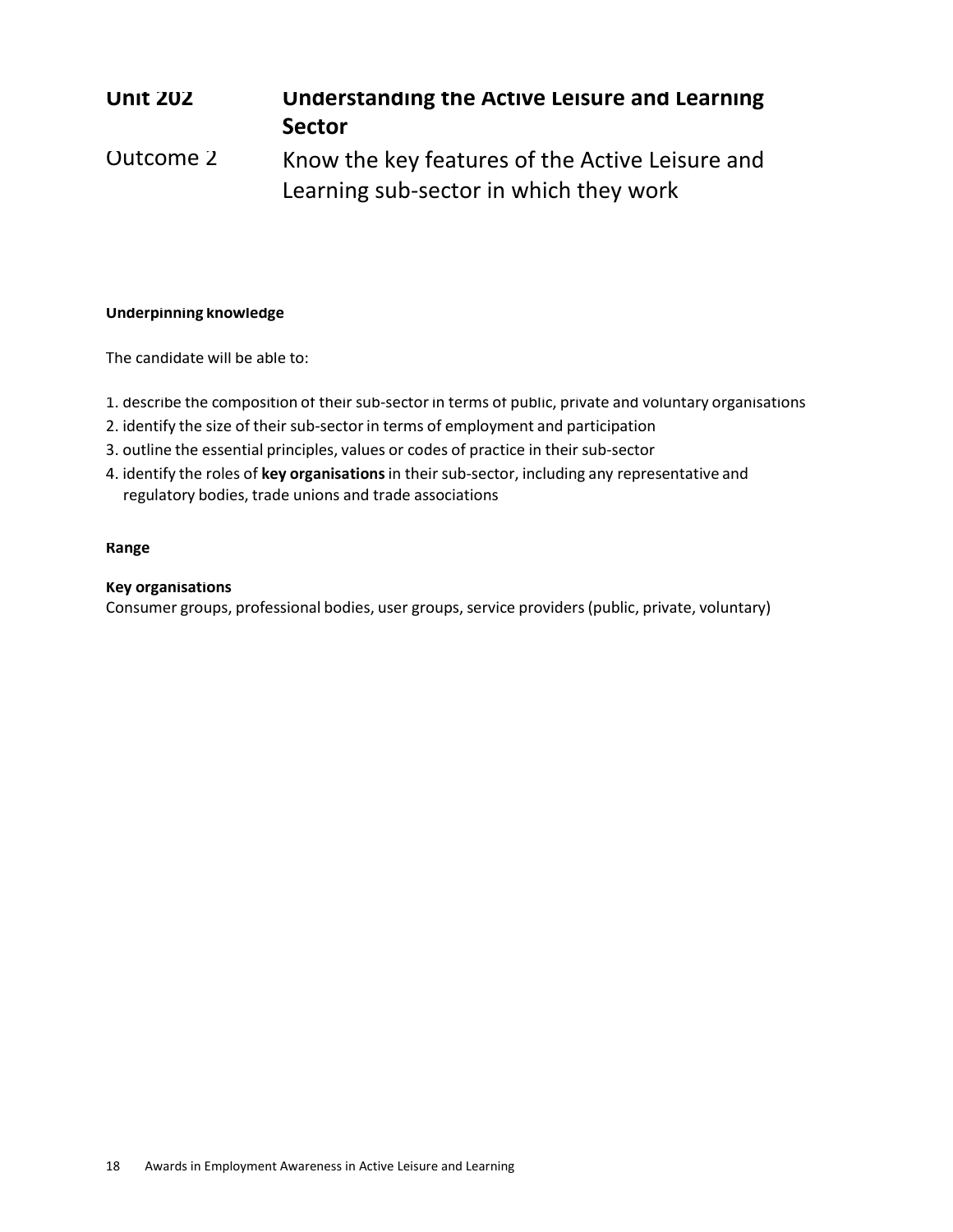## **Unit 202 Understanding the Active Leisure and Learning Sector** Know employment and career opportunities in the Outcome 3

Active Leisure and Learning sub-sector in which they work

#### **Underpinning knowledge**

The candidate will be able to:

- 1. identify **sources of information**on career progression, training and education
- 2. identify the main job roles within their sub-sector
- 3. identify potential career **pathways**in their sub-sector
- 4. identify the **key factors**that help people progressin their careers in the sub-sector
- 5. outline how people can transfer from one sub-sector to another

#### **Range**

#### **Sources of information**

Awarding bodies, career advisors, Connexions, HR/Personnel department, Internet, professional bodies, line manager, journals, trade magazines, Sector Skills Council (SkillsActive)

#### **Pathways**

Sub-sector specific, supervisory, management

**Key factors** Personal qualities/development, work experience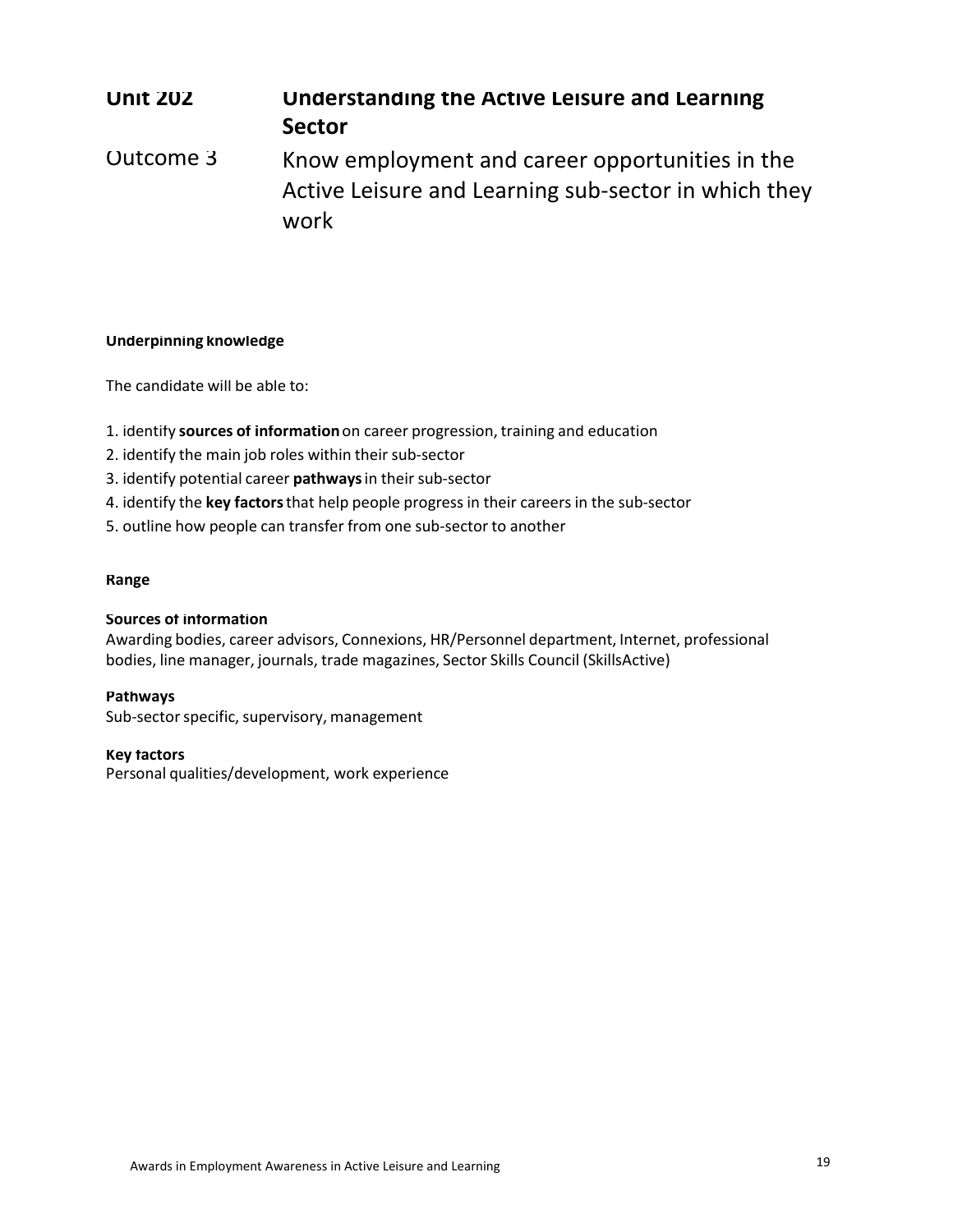### **Unit 203 Understanding the employing organisation**

**Level: 2**

**Credit value: 2**

#### **Unit aims**

This unit covers the knowledge and understanding that employees require concerning:

- $f$  the aims, objectives and structure of their organisation
- $f$  the contribution they can make to the organisation's objectives
- $f$  opportunities for professional and career development in the organisation

#### **Learning outcomes**

There are **four**learning outcomesto this unit. The learner will be able to:

- Outcome 1: Know the structure of their organisation
- Outcome 2: Know key aims and objectives of their organisation
- Outcome 3: Understand their own contribution to the organisation's aims and objectives
- Outcome 4: Know the opportunitiesfor entry, professional development and progression within the organisation

#### **Guided learning hours**

It is recommended that **20** hours should be allocated for this unit.

#### **Endorsement of the unit by a sector or other appropriate body**

This unit is endorsed by SkillsActive, the Sector Skills Council for Active Leisure and Learning.

#### **Assessment**

This unit will be assessed by assignments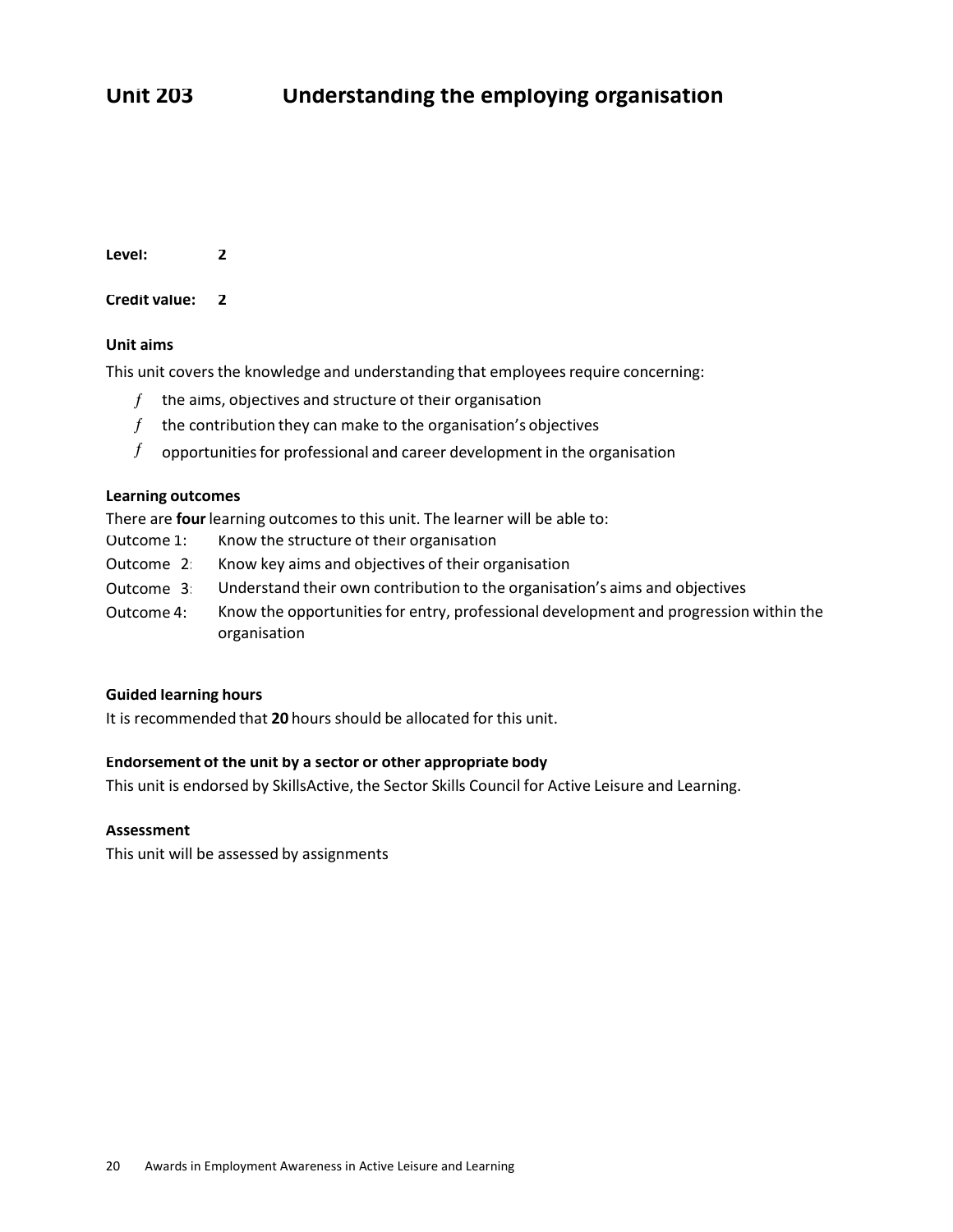#### **Unit 203** Outcome 1 **Understanding the employing organisation** Know the structure of their organisation

### **Underpinning knowledge**

The candidate will be able to:

- 1. identify the main functions in their organisation
- 2. describe how the main functions in their organisation are staffed and organised
- 3. describe lines of reporting in their organisation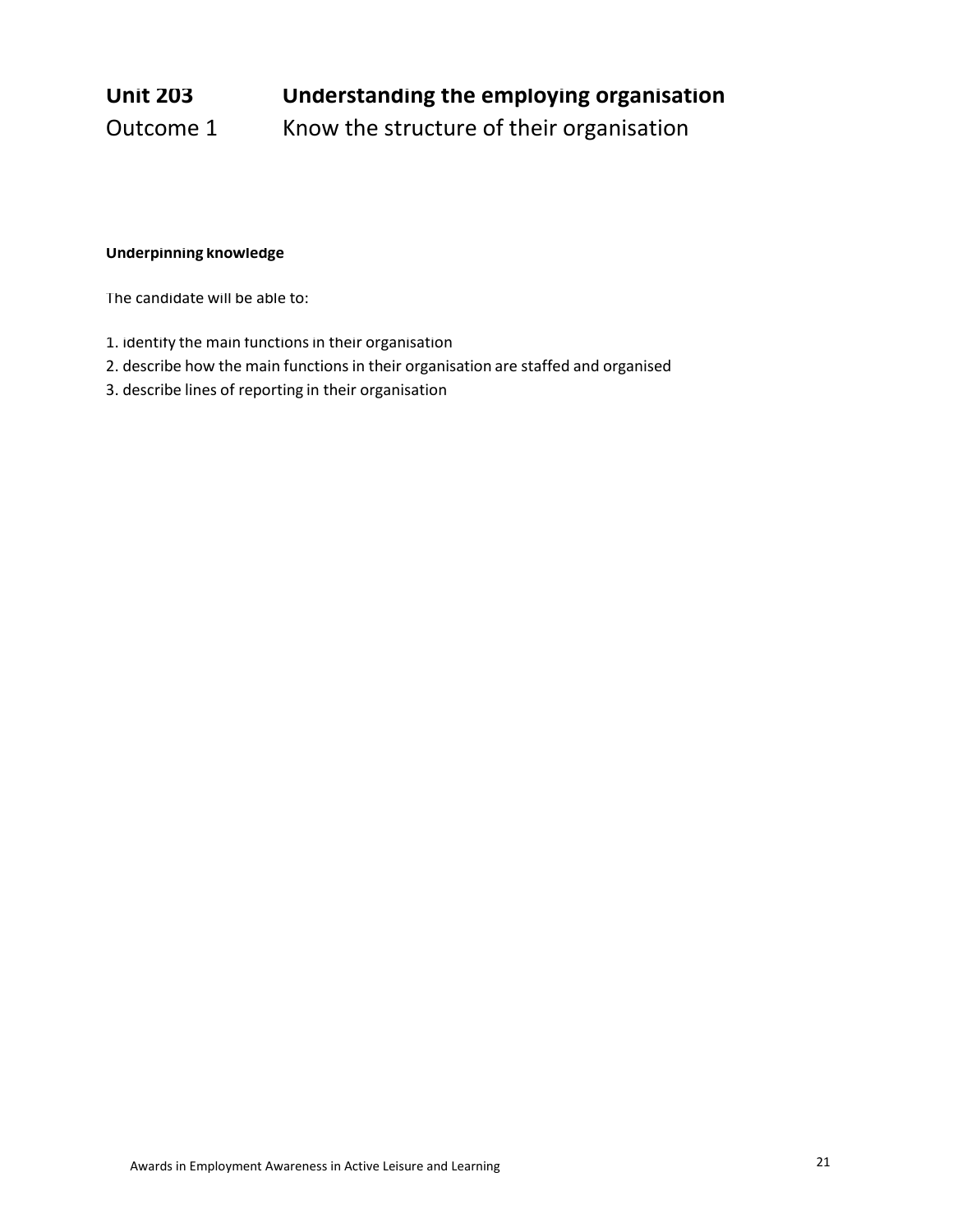#### **Unit 203** Outcome 2 **Understanding the employing organisation** Know key aims and objectives of their organisation

#### **Underpinning knowledge**

The candidate will be able to:

- 1. identify their organisation's key aims (for example, mission, core aims and values)
- 2. identify their organisation's**targets**

#### **Range**

#### **Targets**

*Financial*: growth, expansion, break even, maximum profit, reduce expenditure *Non-financial*: health and safety, health and wellbeing, sport development, community development, public service, increased participation, inclusion (disability, race, age, gender, culture)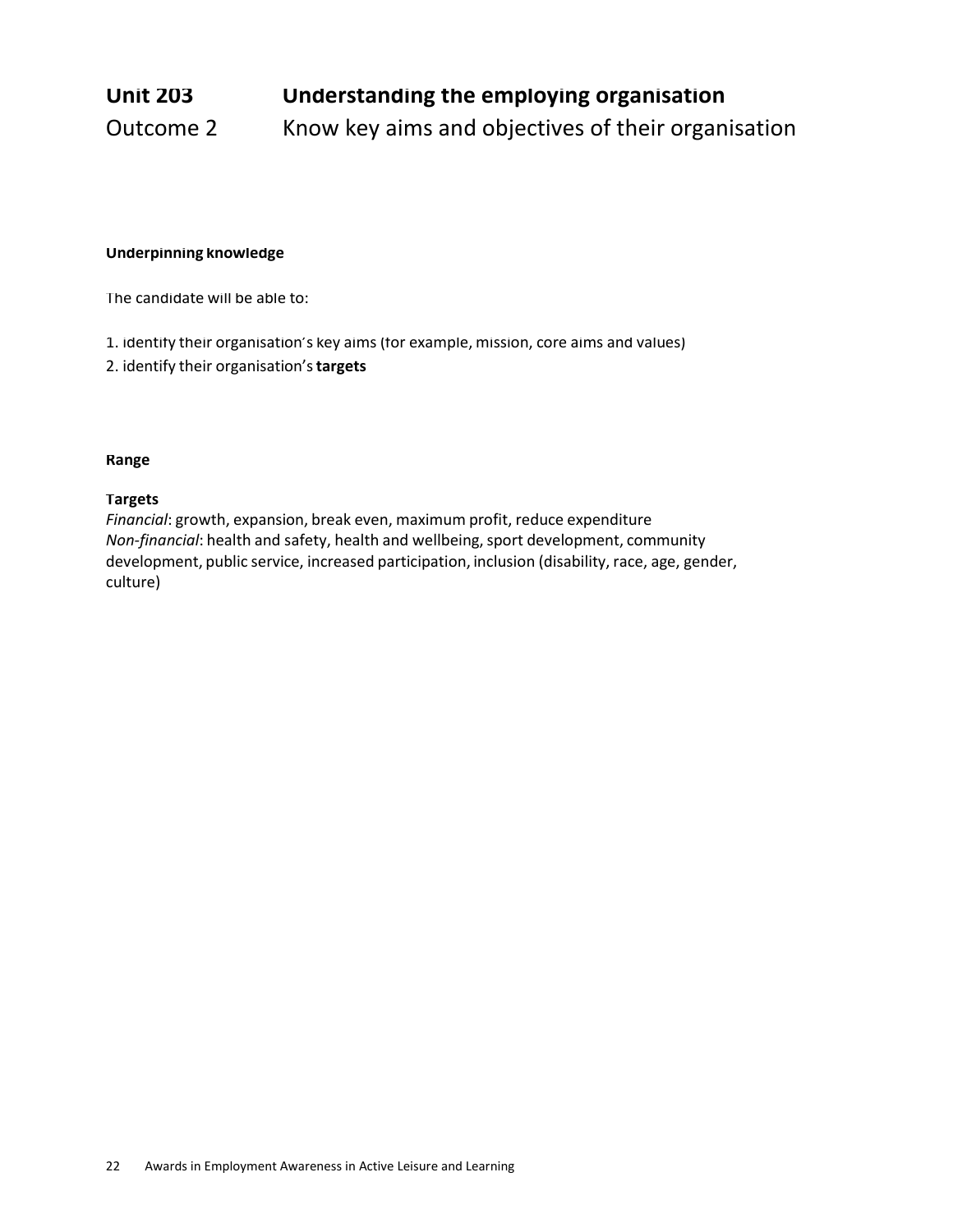#### **Unit 203** Outcome 3 **Understanding the employing organisation** Understand their own contribution to the organisation's aims and objectives

#### **Underpinning knowledge**

The candidate will be able to:

- 1. identify the objectives of their job role
- 2. describe how objectives of their job role contribute to the organisation's key aims
- 3. describe how their own performance is **evaluated**and **developed**
- 4. describe how they can assist the **evaluation**and **development** of their own work.

#### **Range**

**Evaluated/evaluation** Personal development review (PDR), observation, feedback, one-to-one's

**Developed/development** Mentoring, shadowing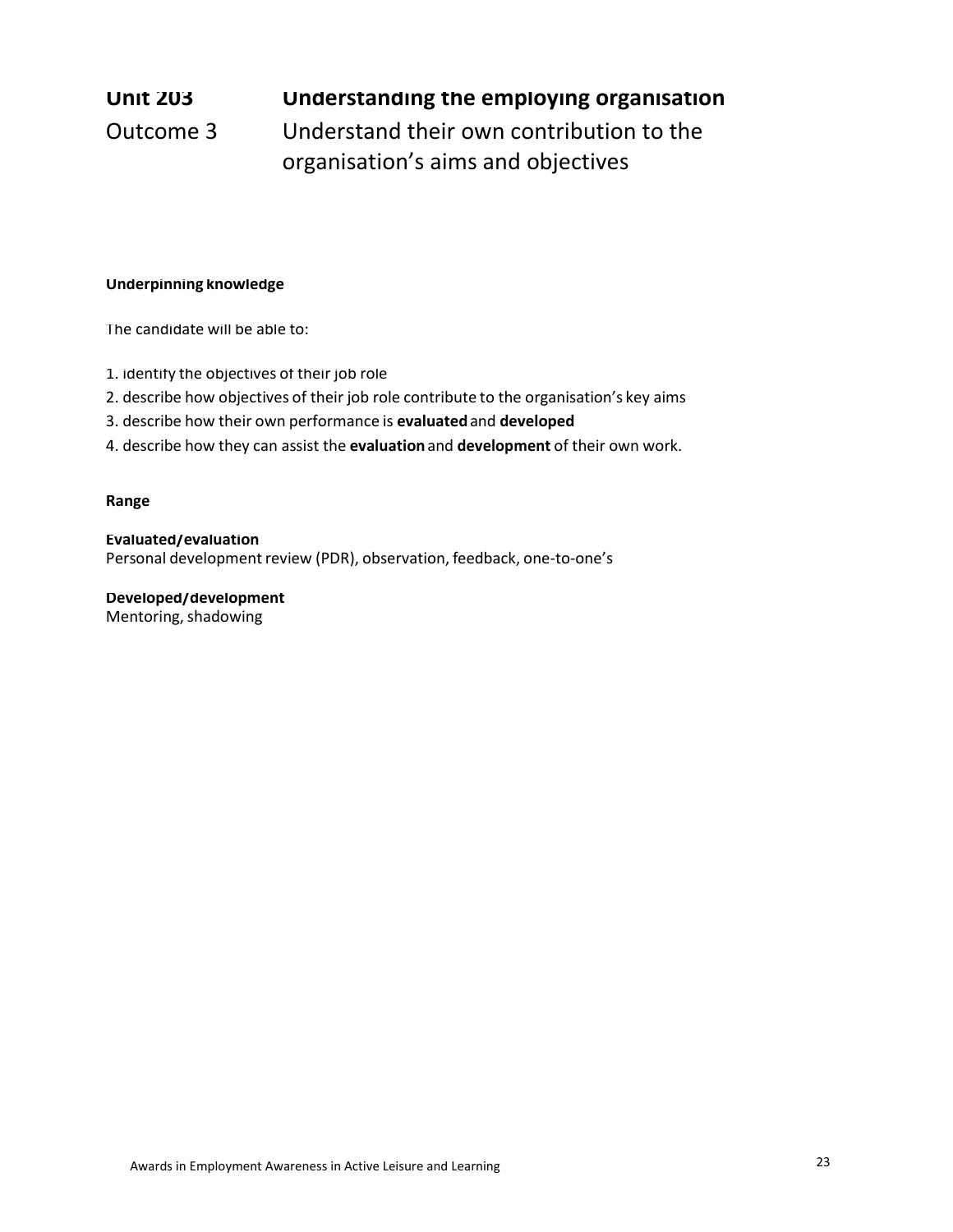#### **Unit 203** Outcome 4 **Understanding the employing organisation** Know the opportunities for entry, professional development and progression within the organisation

#### **Underpinning knowledge**

The candidate will be able to:

- 1. outline the **importance**of continuing professional development
- 2. describe the organisation's processesfor induction
- 3. describe the organisation's processesfor **training** and **development**
- 4. identify the opportunities and **requirements**for their career progression in the organisation.

#### **Range**

#### **Importance**

Staff retention/motivation, customer satisfaction, efficiency/effectiveness

#### **Training**

In-house training, day release to college, work-based learning, distance learning, gaining qualifications, refresher course

#### **Development**

Work experience, job rotation, secondment, mentoring, shadowing, community engagement

#### **Requirements**

Qualifications, personal and technical skills, personal qualities, experience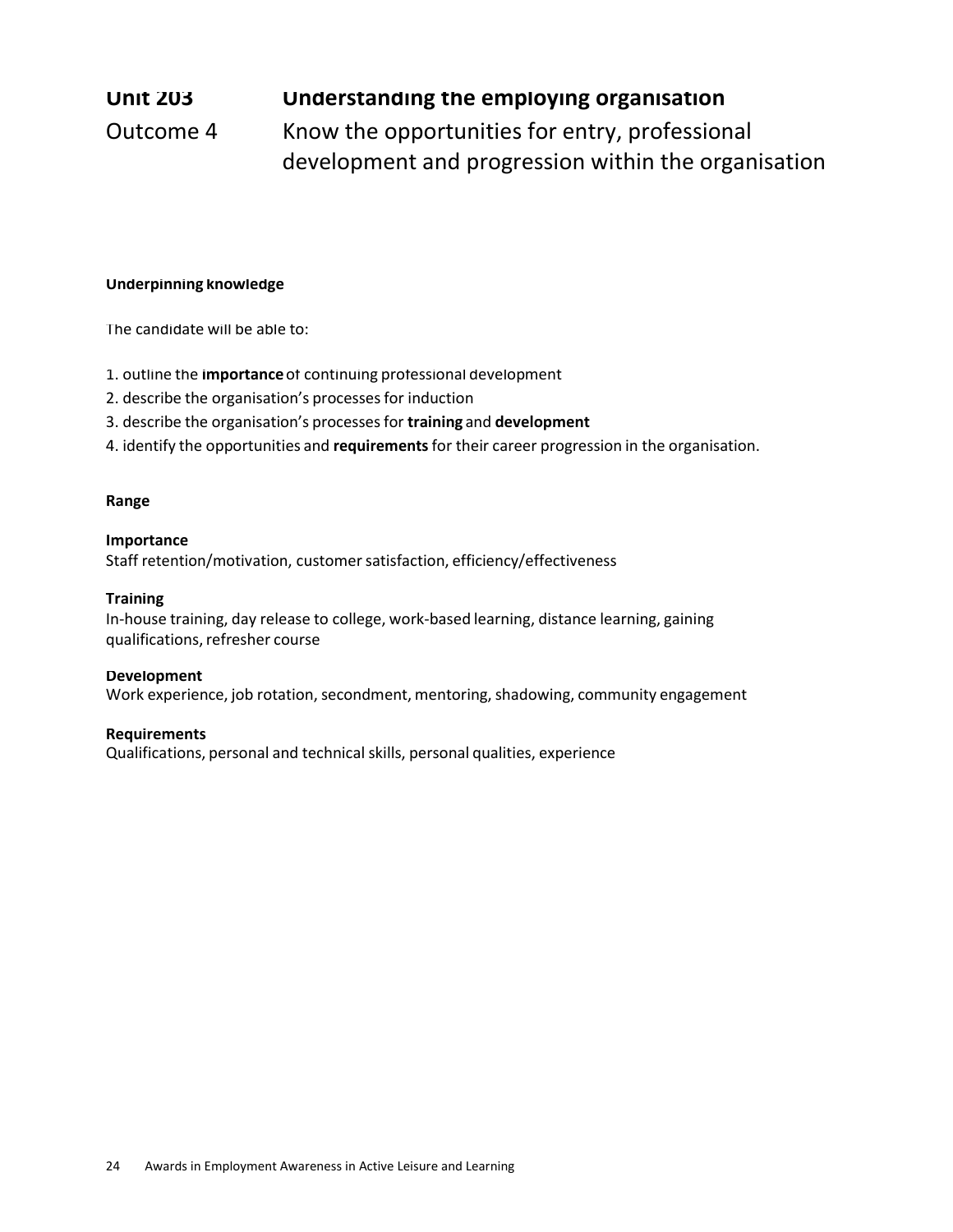### **Unit 302 Understanding the Active Leisure and Learning Sector**

**Level: 3**

**Credit value: 3**

#### **Unit aims**

This unit covers the knowledge and understanding that employeesin the Active Leisure and Learning sector require concerning:

- $f$  the Active Leisure and Learning Sector
- $f$  the sub-sectors that make up Active Leisure and Learning
- $f$  detailed information about the sub-sector in which the learner works
- $f_{-}$ career opportunities.

#### **Learning outcomes**

There are **three** learning outcomesto this unit. The learner will be able to:

- Outcome 1: Understand the key features of the Active Leisure and Learning sector
- Outcome 2: Understand the key features of the Active Leisure and Learning sub-sector in which they work
- Understand employment and career opportunitiesin the Active Leisure and Learning sub-sector in which they work. Outcome 3:

#### **Guided learning hours**

It is recommended that **30** hours should be allocated for this unit.

#### **Endorsement of the unit by a sector or other appropriate body**

This unit is endorsed by SkillsActive, the Sector Skills Council for Active Leisure and Learning.

#### **Assessment**

This unit will be assessed by assignments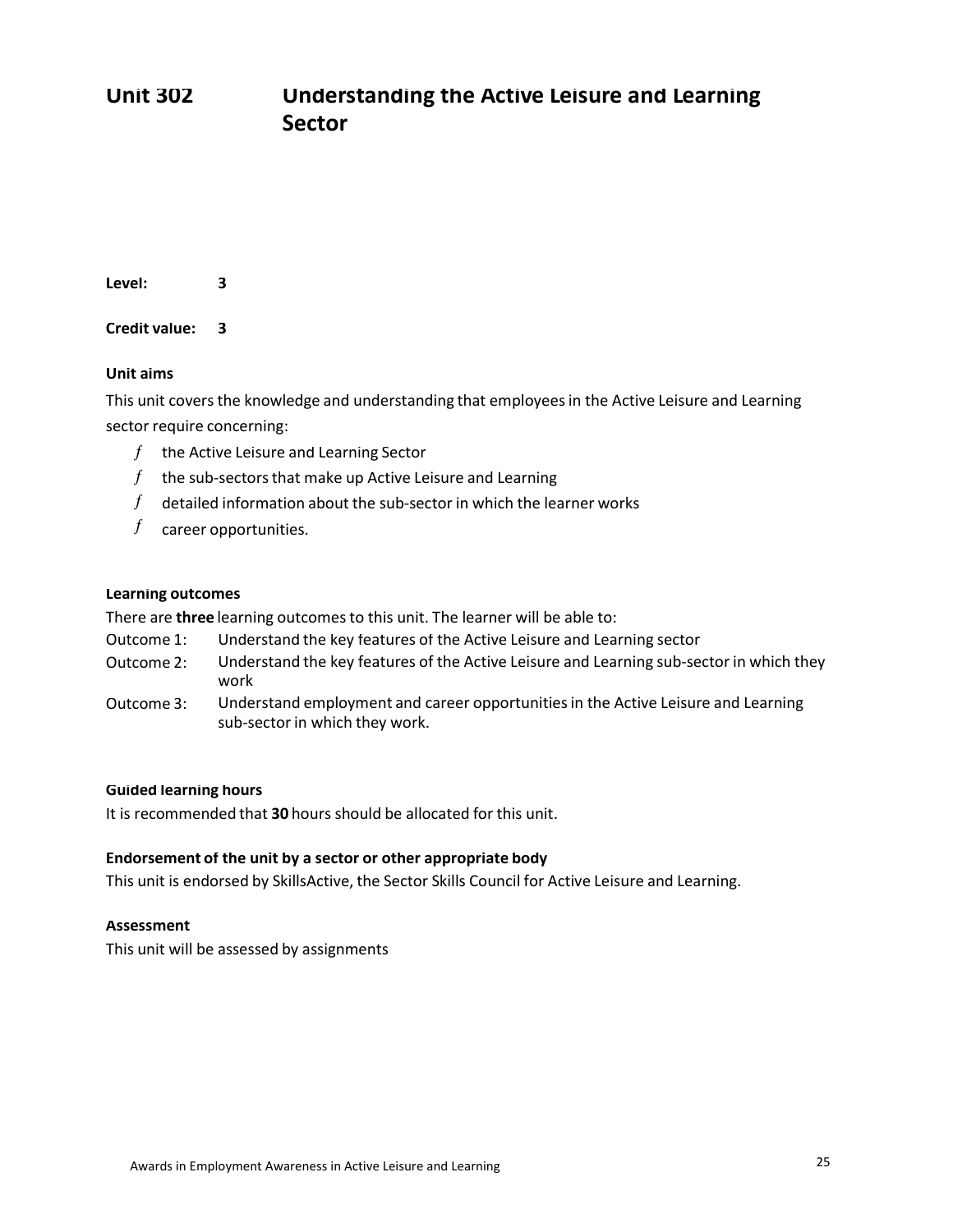## **Unit 302 Understanding the Active Leisure and Learning Sector**

Understand the key features of the Active Leisure and Learning sector Outcome 1

#### **Underpinning knowledge**

The candidate will be able to:

- 1. describe the Active Leisure and Learning sector's**scope and size**
- 2. explain the **contribution**that the Active Leisure and Learning sector makes to the economy and society
- 3. explain the **role** of the Sector Skills Council responsible for the Active Leisure and Learning sector
- 4. define the main **sub-sectors**within the Active Leisure and Learning sector.

#### **Range**

#### **Scope and size**

Number of facilities, number of customers (participants, spectators), number of employees (full, parttime, seasonal and volunteers), number and range of sport and leisure opportunities

#### **Contribution**

Social, health, financial

#### **Role**

To represent the sub-sectors of the Active Leisure and Learning Industry, National Occupational Standards(NOS), qualifications and training, career guidance, professional development

#### **Sub-sectors**

Sport and Recreation, Health and Fitness, Playwork, Outdoors, Caravans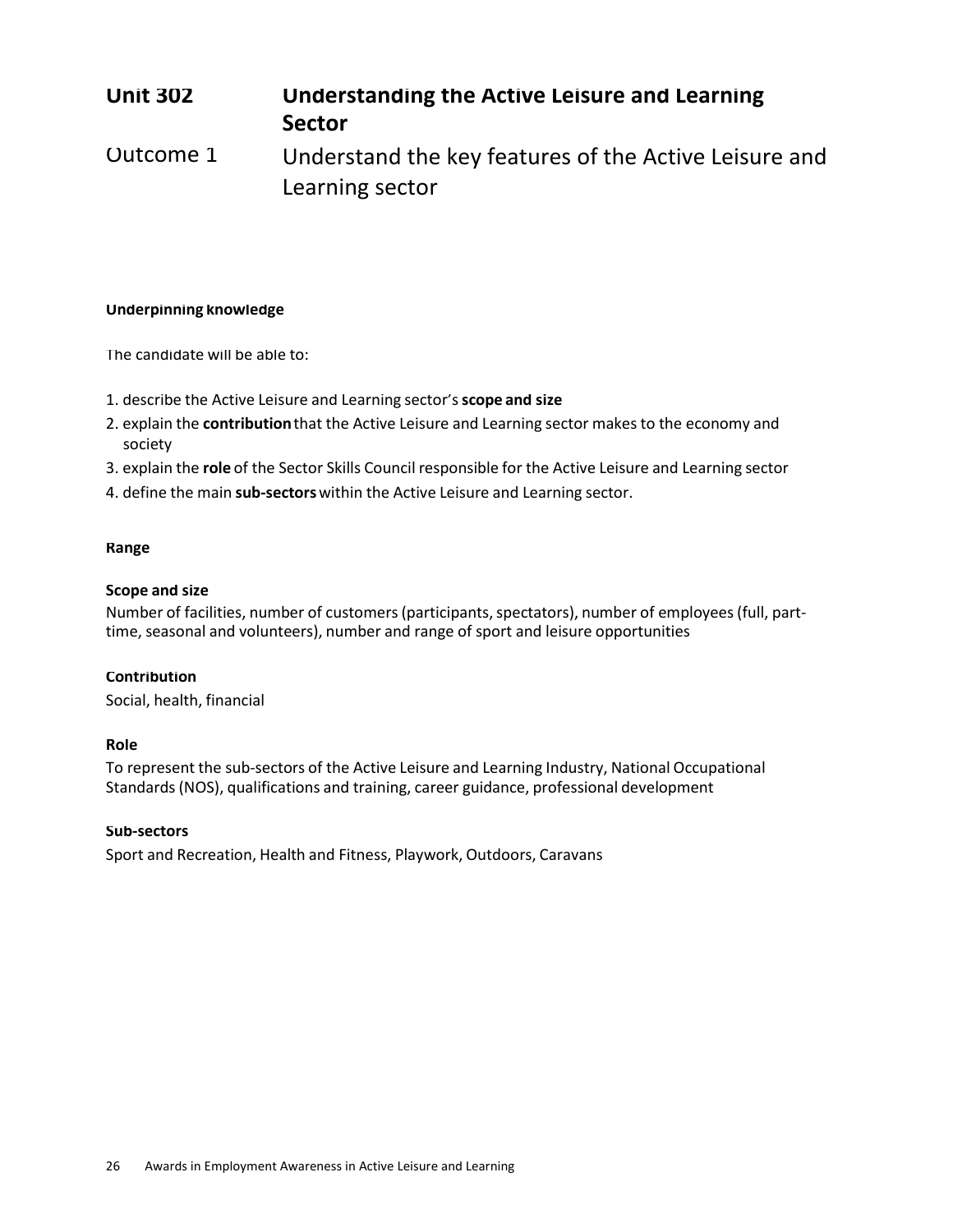## **Unit 302 Understanding the Active Leisure and Learning Sector**

Understand the key features of the Active Leisure and Learning sub-sector in which they work Outcome 2

#### **Underpinning knowledge**

The candidate will be able to:

- 1. describe the composition of their sub-sectorin terms of public, private and voluntary organisations
- 2. analyse the size of their sub-sector in terms of employment and participation
- 3. interpret the economic and social value of their sub-sector
- 4. explain **factors** causing change in their sub-sector
- 5. explain the essential principles, values or codes of practice in their sub-sector
- 6. describe the **roles** of **key organisations**in their sub-sector, including any representative and regulatory bodies, trade unions and trade associations
- 7. explain the links their sub-sector has with other industries.

#### **Range**

#### **Factors** Eg economy, government, media

#### **Roles**

Education and training, setting and enforcement of industry standards, awarding, marketing promotion, sharing best practice, providing information and advice, research, inspection, consumer protection

#### **Key organisations**

Consumer groups, professional bodies, user groups, service providers (public, private, voluntary)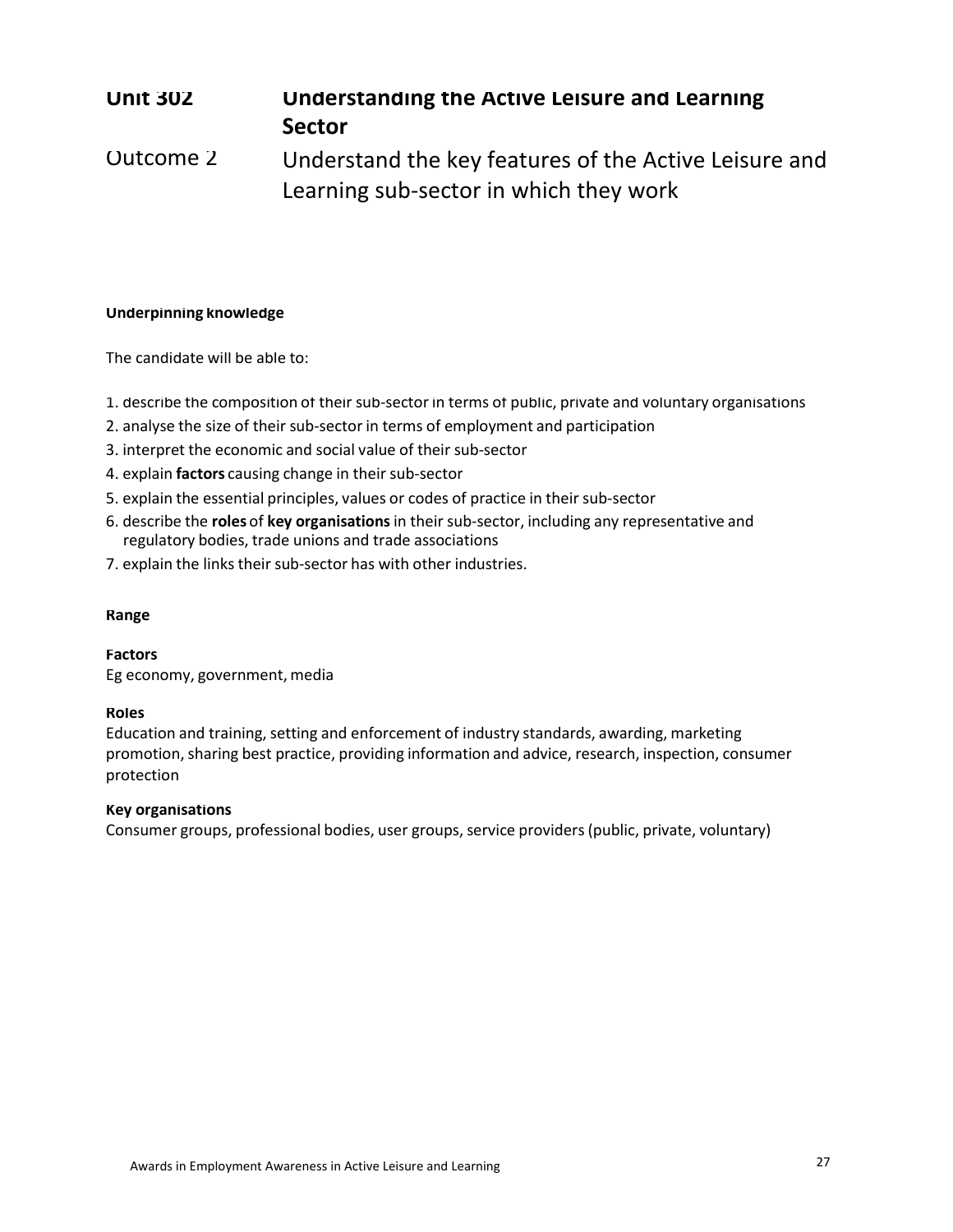### **Unit 302 Understanding the Active Leisure and Learning Sector** Understand employment and career opportunities in the Active Leisure and Learning sub-sector in which Outcome 3

they work

#### **Underpinning knowledge**

The candidate will be able to:

- 1. identify **sources of information**on career progression, training and education
- 2. describe the main job roles within their sub-sector
- 3. describe potential career **pathways**in their sub-sector
- 4. identify what is required to progressin their sub-sector in terms of qualifications,**skills** and knowledge, experience and **personal qualities**
- 5. explain how **skills** and knowledge acquired in their sub-sector could relate to job opportunities elsewhere

#### **Range**

#### **Sources of information**

Awarding bodies, careers advisors, Connexions, HR/Personnel department, Internet, professional bodies, line manager, journals, trade magazines, Sector Skills Council (SkillsActive)

#### **Pathways**

Sub-sector specific, supervisory, management

#### **Skills**

Team-work, technical, communication, listening, interpersonal, social, organisational, leadership

#### **Personal qualities**

Customer-focus,reliability, discipline, commitment, motivation, presentable, friendly and approachable, initiative, leadership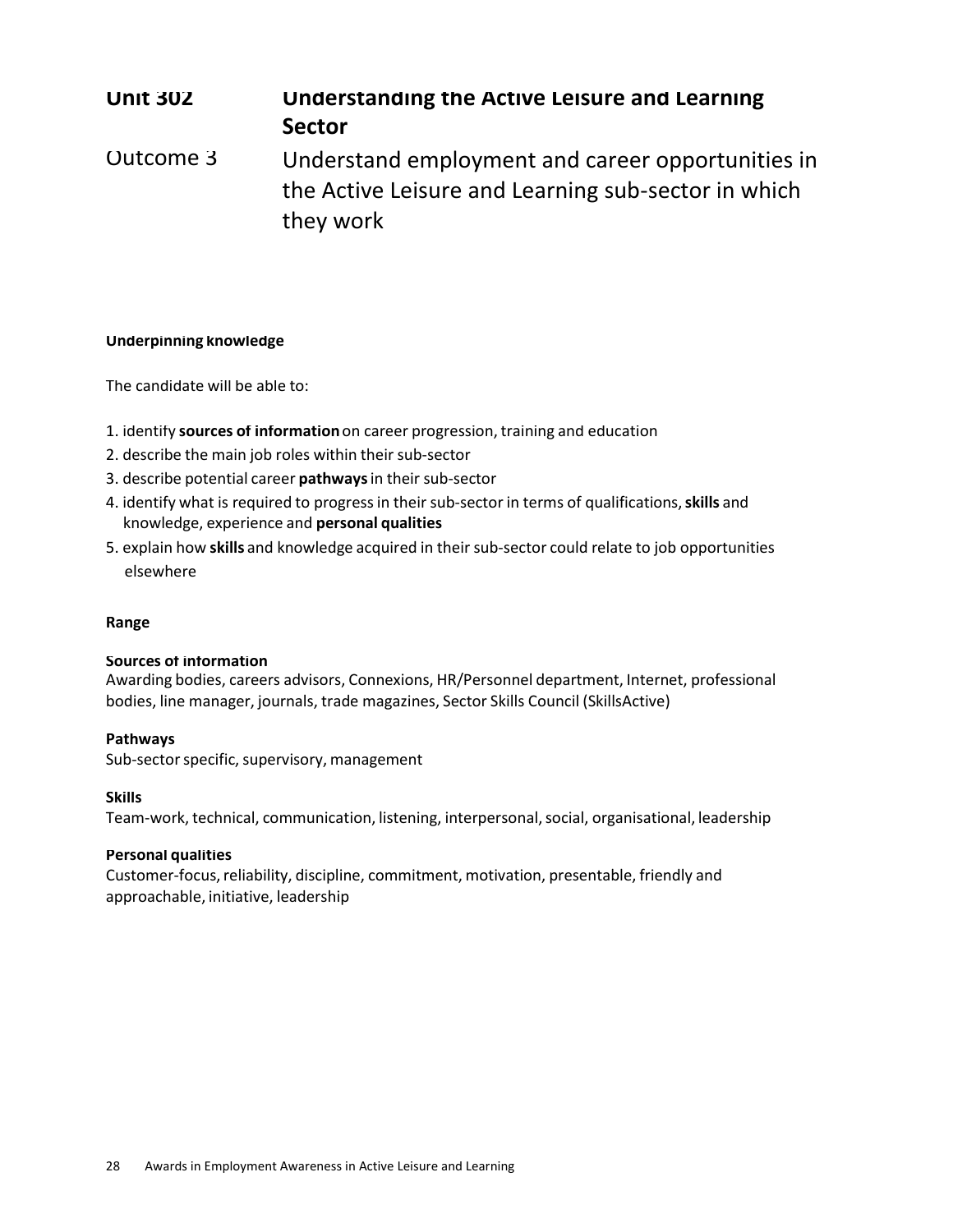### **Unit 303 Understanding the employing organisation**

**Level: 3**

**Credit value: 3**

#### **Unit aims**

This unit covers the knowledge and understanding that employees require concerning:

- $f$  the aims, objectives and structure of their organisation
- $f$  the contribution they can make to the organisation's objectives
- $f$  opportunities for professional and career development in the organisation

#### **Learning outcomes**

There are **four** learning outcomes to this unit. The learner will be able to:

- Outcome 1: Understand the structure of their organisation
- Outcome 2: Understand key aims and objectives of their organisation
- Outcome 3: Understand their own contribution to their organisation's key aims and objectives
- Outcome 4: Understand the opportunities for entry, professional development and progression within their organisation

#### **Guided learning hours**

It is recommended that **30** hours should be allocated for this unit.

#### **Endorsement of the unit by a sector or other appropriate body**

This unit is endorsed by SkillsActive, the Sector Skills Council for Active Leisure and Learning.

#### **Assessment**

This unit will be assessed by assignments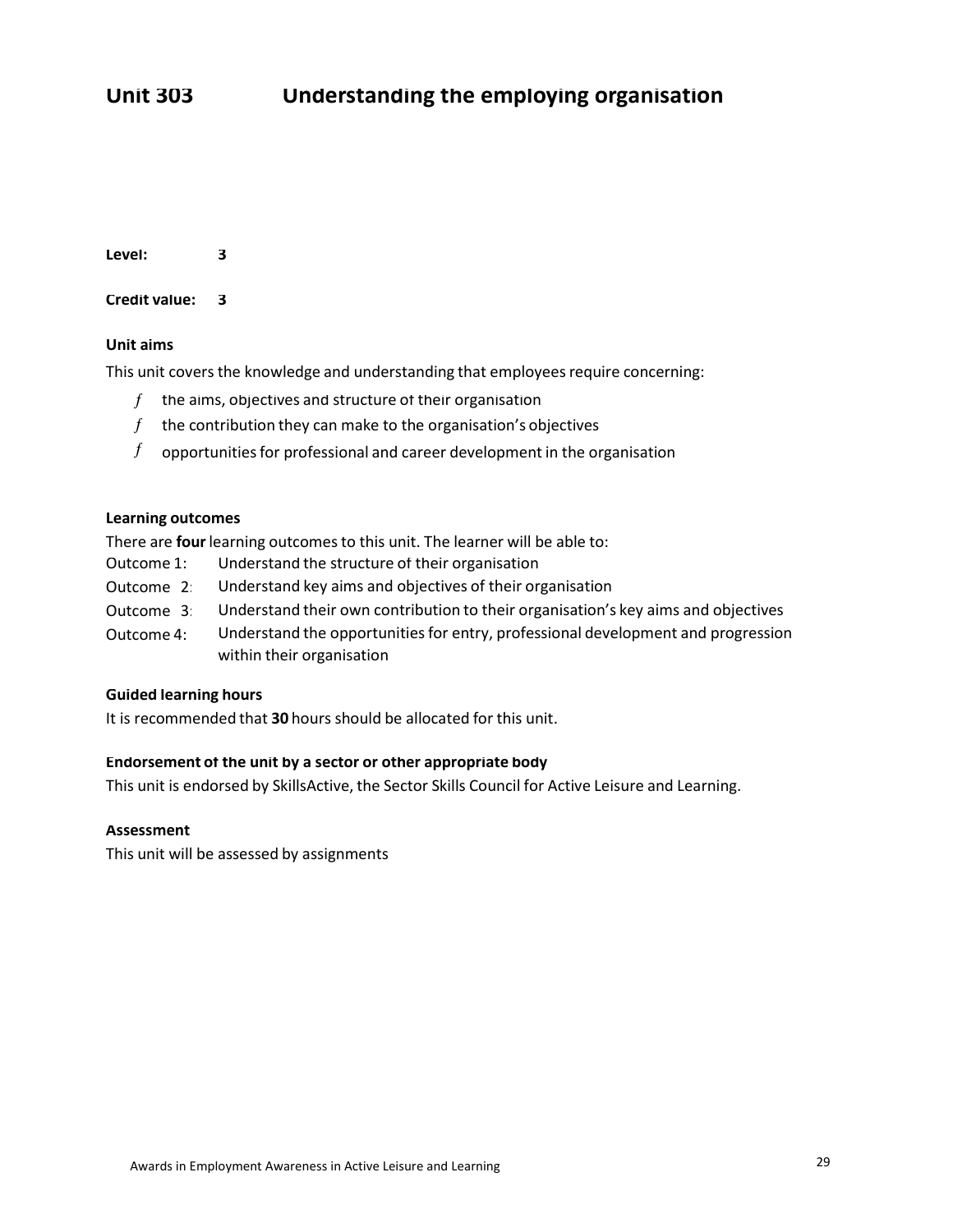#### **Unit 303** Outcome 1 **Understanding the employing organisation** Understand the structure of their organisation

#### **Underpinning knowledge**

The candidate will be able to:

- 1. describe the main functions in their organisation
- 2. describe how the main functions in their organisation are staffed and organised
- 3. describe the communication channels in their organisation
- 4. describe the lines of control and accountability in their organisation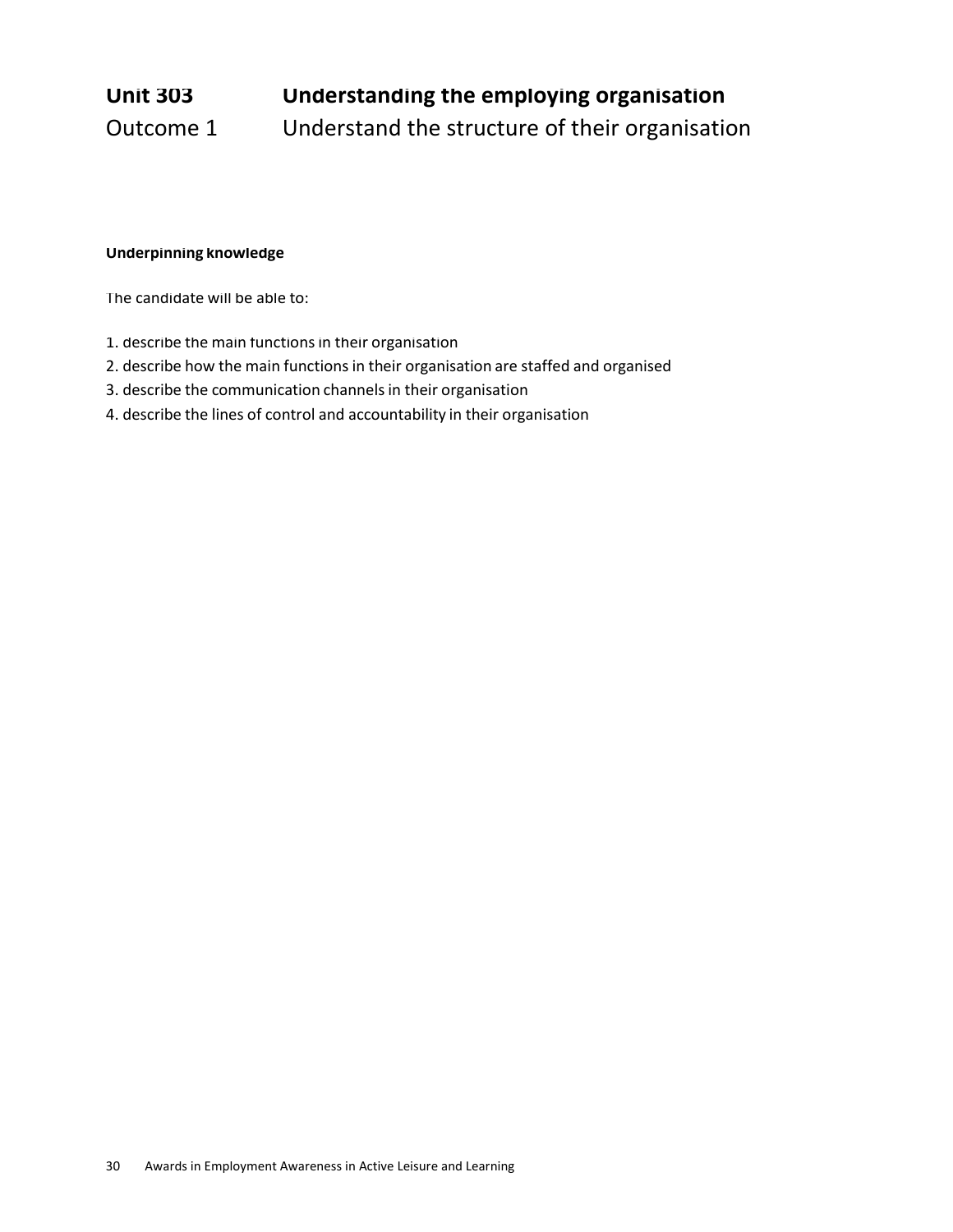#### **Unit 303** Outcome 2 **Understanding the employing organisation** Understand key aims and objectives of their organisation

#### **Underpinning knowledge**

The candidate will be able to:

- 1. explain the **importance**of an organisation having a business plan
- 2. describe their organisation's key aims and objectives(for example, mission, core aims and values)
- 3. describe how their organisation **measures** achievement of key aims and objectives
- 4. identify their organisation's **key performance indicators**

#### **Range**

#### **Importance**

Communication with stakeholders, clear focus and direction, aids planning, assisting in monitoring performance

#### **Measures**

Eg survey, stakeholder meeting, business/action plan

#### **Key performance indicators**

*Financial*: growth, expansion, break even, maximum profit, reduce expenditure *Non-financial*: health and safety, health and wellbeing,sport development, community development, public service, increased participation, inclusion (disability, race, age, gender, culture)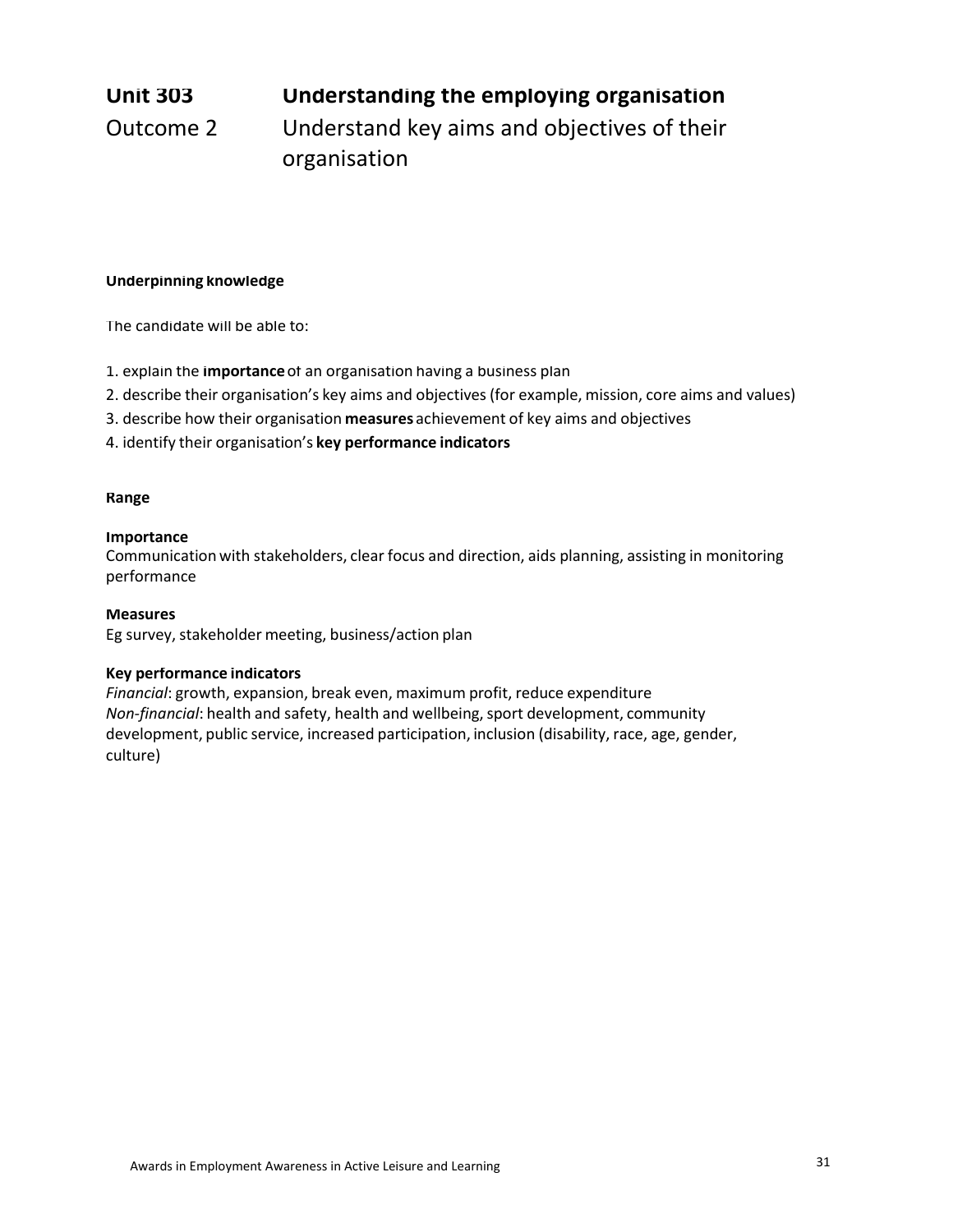#### **Unit 303** Outcome 3 **Understanding the employing organisation** Understand their own contribution to their organisation's key aims and objectives

#### **Underpinning knowledge**

The candidate will be able to:

- 1. evaluate the **importance**of an organisationmanaging the performance of its staff
- 2. describe the objectives of their job role
- 3. explain how the objectives of their job role contribute to the organisation's key aims and objectives
- 4. explain how their own performance is **evaluated**and **developed**
- 5. analyse the contribution they can make to the **evaluation**and **development** of their performance

#### **Range**

**Importance** Staff retention/motivation, efficiency/effectiveness

#### **Evaluated/evaluation** Personal development review (PDR), observation, feedback, one-to-one's

**Developed/development** Mentoring, shadowing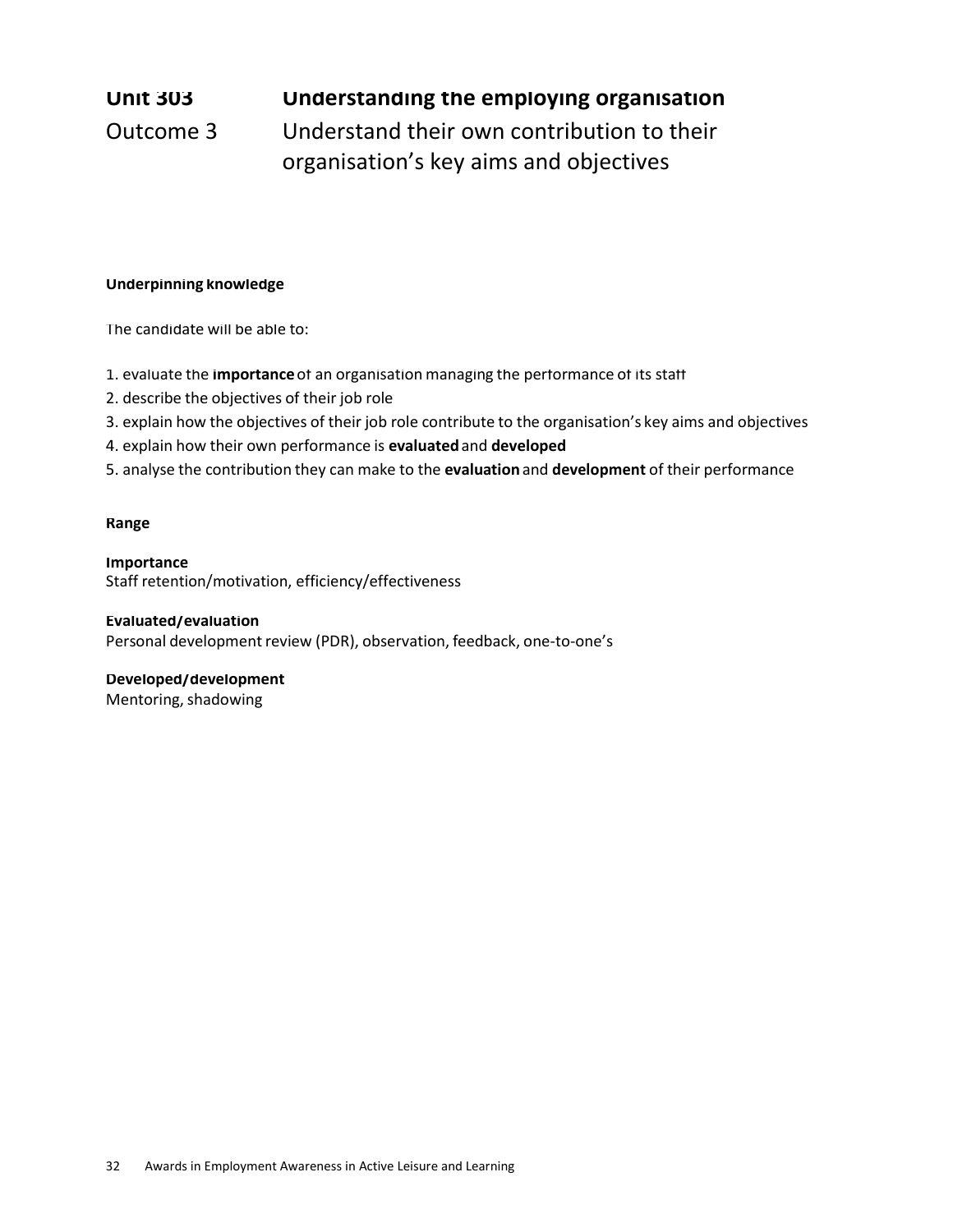#### **Unit 303** Outcome 4 **Understanding the employing organisation** Understand the opportunities for entry, professional development and progression within their organisation

#### **Underpinning knowledge**

The candidate will be able to:

- 1. explain the **importance**of continuing professional development
- 2. evaluate the organisation's processes for recruitment
- 3. evaluate the organisation's processesfor induction
- 4. evaluate the organisation's processesfor **training** and **development**
- 5. evaluate the opportunities and **requirements**for career progression for staff within their organisation.

#### **Range**

#### **Importance**

Staff retention/motivation, customer satisfaction, efficiency/effectiveness

#### **Training**

In-house training, day release to college, work-based learning, distance learning, gaining qualifications, refresher course

#### **Development**

Work experience, job rotation, secondment, mentoring, shadowing, community engagement

#### **Requirements**

Qualifications, personal and technical skills, personal qualities, experience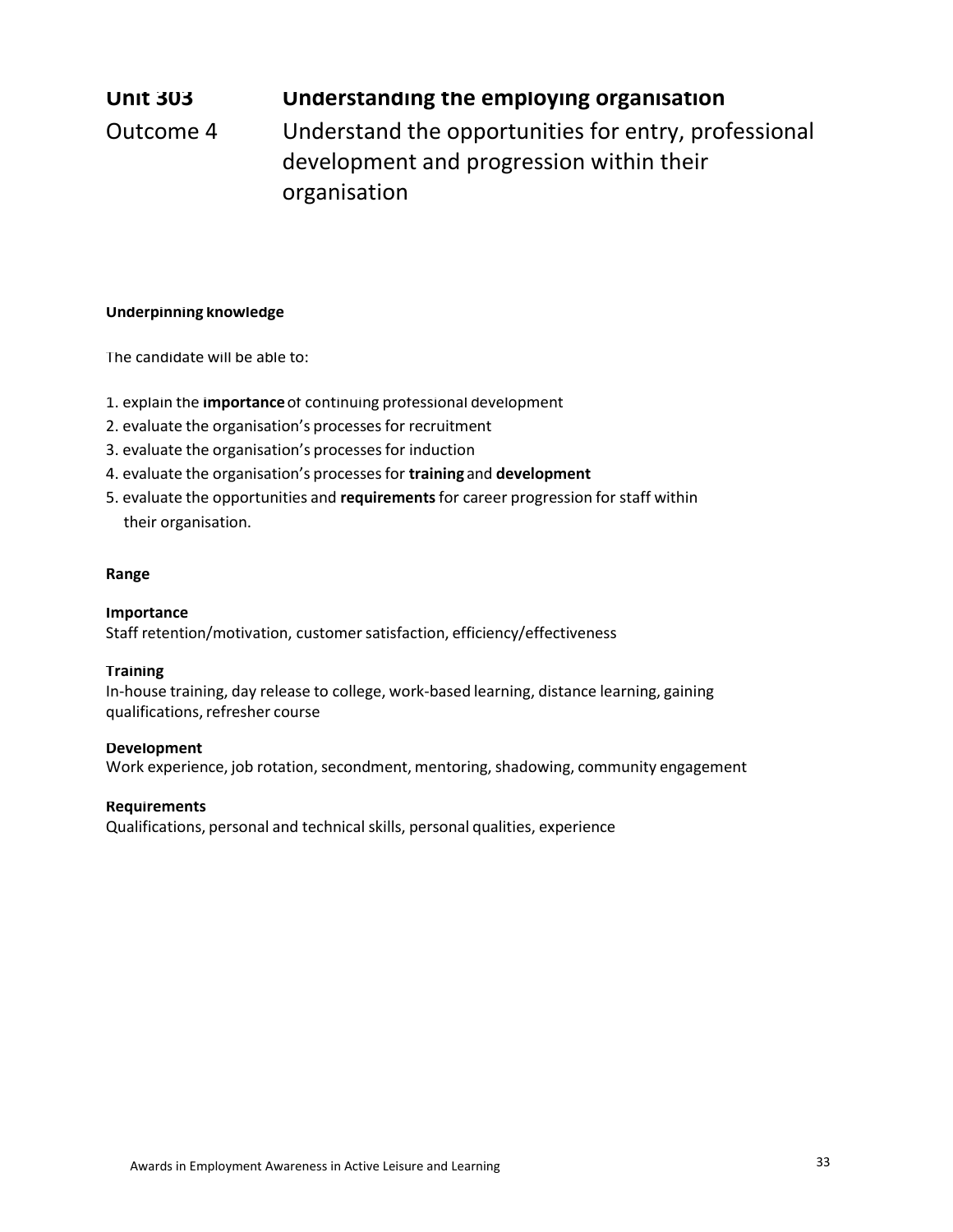### **4 Assessment**

#### **4.1 Summary of assessment methods**

For these qualifications, candidates will be required to complete the following assessments:

| Unit<br>No. | <b>Title</b>                      | <b>Assessment Method</b>                                                                                                                             | Where to obtain<br>assessment materials          |
|-------------|-----------------------------------|------------------------------------------------------------------------------------------------------------------------------------------------------|--------------------------------------------------|
| 201         | Understanding<br>employment       | City & Guilds GOLA Online multiple choice test                                                                                                       | N/A                                              |
|             | rights and<br>responsibilities    | The assessment covers all of the knowledge<br>outcomes.                                                                                              | <b>Examinations provided</b><br>on GOLA.         |
| 202         | Understanding<br>the Active       | Assignment 4835-202                                                                                                                                  | <b>Assessment Pack</b>                           |
|             | Leisure and<br>Learning<br>Sector | The assessment covers the practical activities<br>for all outcomes and will also sample<br>underpinning knowledge to verify coverage of<br>the unit. | Stock code: EN-4835-02                           |
|             |                                   | Externally set assignment, internally marked<br>and externally verified.                                                                             |                                                  |
| 203         | Understanding                     | Assignment 4835-203                                                                                                                                  | <b>Assessment Pack</b>                           |
|             | the employing<br>organisation     | The assessment covers the practical activities<br>for all outcomes and will also sample<br>underpinning knowledge to verify coverage of<br>the unit. | Stock code: EN-4835-02                           |
|             |                                   | Externally set assignment, internally marked<br>and externally verified.                                                                             |                                                  |
| 302         | Understanding<br>the Active       | Assignment 4835-302                                                                                                                                  | <b>Assessment Pack</b><br>Stock code: EN-4835-02 |
|             | Leisure and<br>Learning<br>Sector | The assessment covers the practical activities<br>for all outcomes and will also sample<br>underpinning knowledge to verify coverage of<br>the unit. |                                                  |
|             |                                   | Externally set assignment, internally marked<br>and externally verified.                                                                             |                                                  |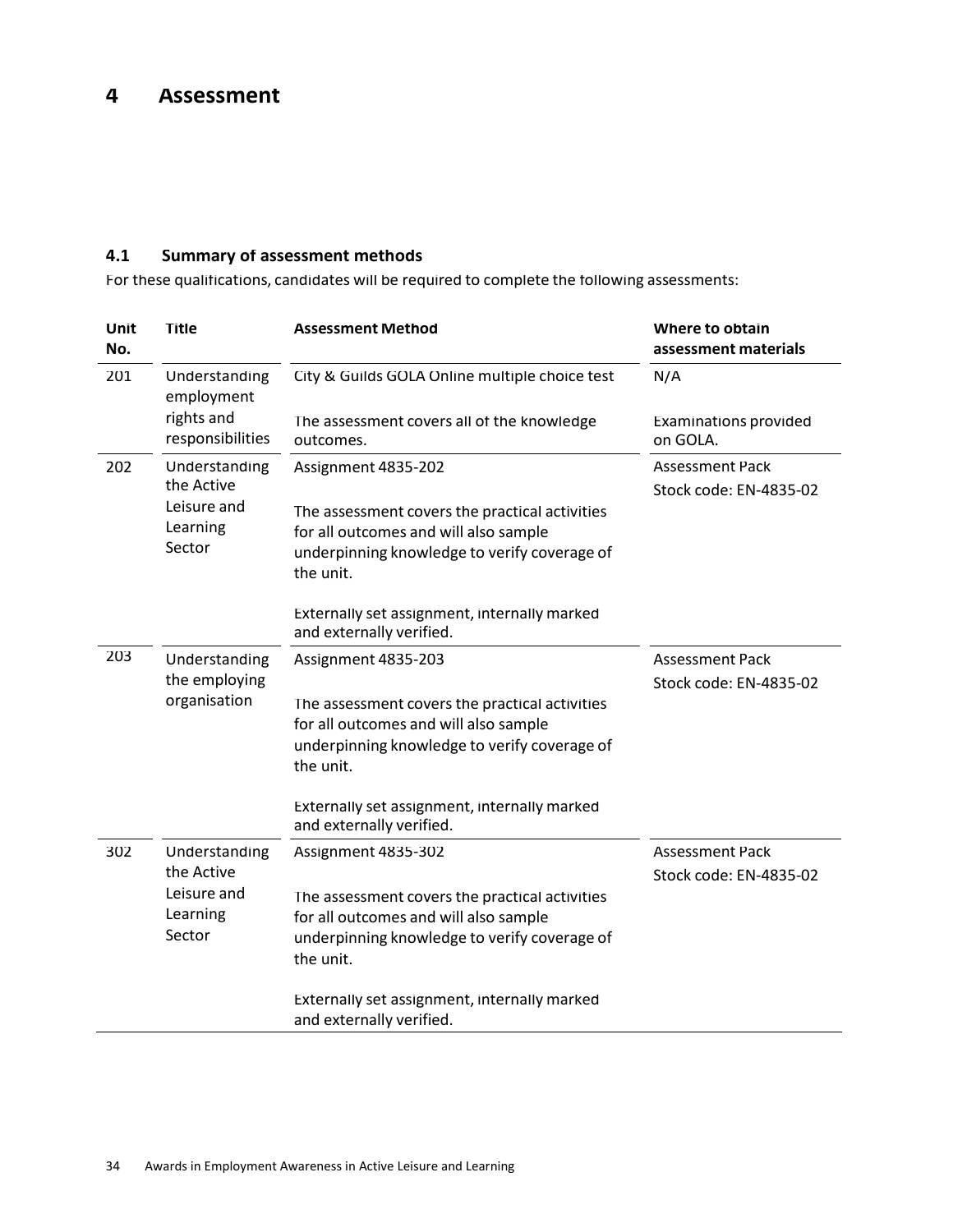| Unit<br>No. | Title                         | <b>Assessment Method</b>                                                                                                                             | Where to obtain<br>assessment materials |
|-------------|-------------------------------|------------------------------------------------------------------------------------------------------------------------------------------------------|-----------------------------------------|
| 303         | Understanding                 | Assignment 4835-303                                                                                                                                  | Assessment Pack                         |
|             | the employing<br>organisation | The assessment covers the practical activities<br>for all outcomes and will also sample<br>underpinning knowledge to verify coverage of<br>the unit. | Stock code: EN-4835-02                  |
|             |                               | Externally set assignment, internally marked<br>and externally verified.                                                                             |                                         |

#### **Time constraints**

The following time constraints must be applied to the assessment of these qualifications:

• All assignments must be completed and assessed within the candidate's period of registration. Centres should advise candidates of any internal timescales for the completion and marking of individual assignments.

#### **4.2 Recording forms**

Candidates and centres may decide to use a paper-based or electronic method of recording evidence.

City & Guilds endorses several ePortfolio systems. Further details are available at: **[www.cityandguilds.com/eportfolios](http://www.cityandguilds.com/eportfolios)**.

City & Guilds has developed a set of *Recording forms* including examples of completed forms, for new and existing centres to use as appropriate.

Although it is expected that new centres will use these forms, centres may devise or customise alternative forms, which must be approved for use by the external verifier, before they are used by candidates and assessors at the centre.

Amendable (MS Word) versions of the forms are available on the City & Guilds website, **[www.cityandguilds.com](http://www.cityandguilds.com/)**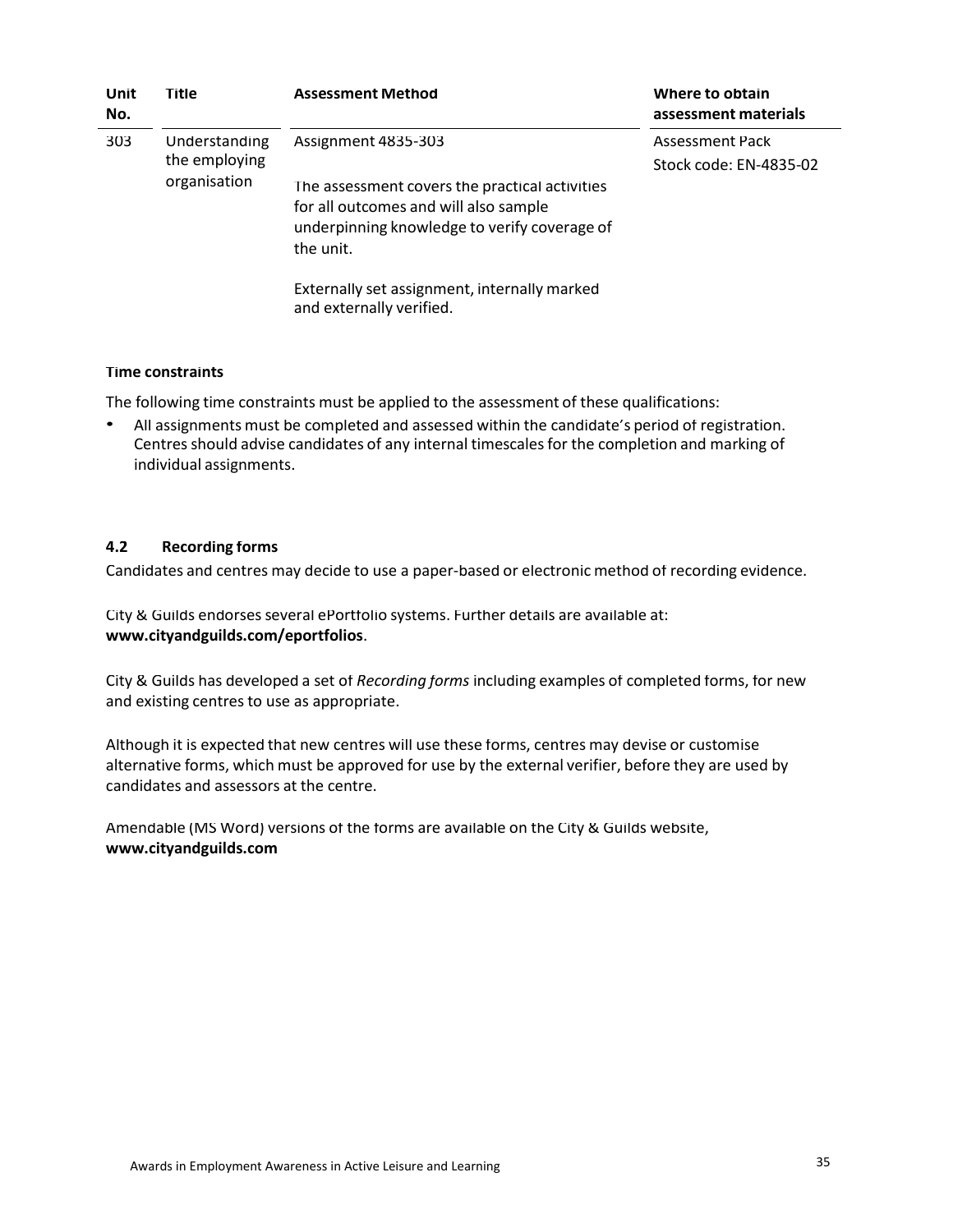#### **5 Course design and delivery**

#### 5.1 Initial assessment and induction

Centres will need to make an initial assessment of each candidate prior to the start of their programme to ensure they are entered for an appropriate type and level of qualification.

The initial assessment should identify:

- any specific training needs the candidate has, and the support and guidance they may require when working towards their qualification. This is sometimes referred to as diagnostic testing.
- any units the candidate has already completed, or credit they have accumulated which is relevant to the qualification they are about to begin.

City & Guilds recommends that centres provide an induction programme to ensure the candidate fully understands the requirements of the qualification they will work towards, their responsibilities as a candidate, and the responsibilities of the centre. It may be helpful to record the information on a learning contract.

Further guidance about initial assessment and induction, as well as a learning contract that centres may use, are available on the City & Guilds website, **[www.cityandguilds.com](http://www.cityandguilds.com/)**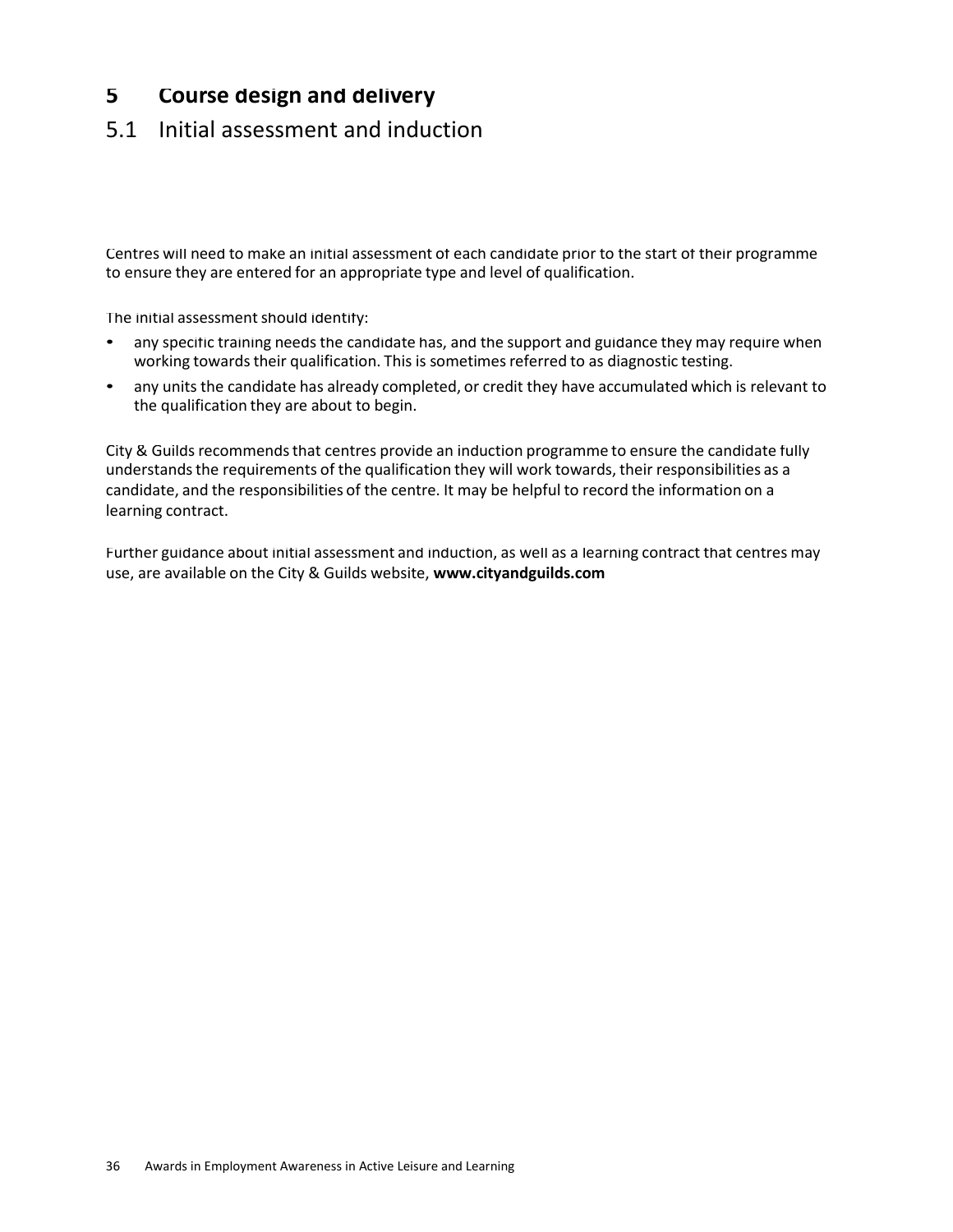#### **5 Course design and delivery**

### 5.2 Recommended delivery strategies

Centre staff should familiarise themselves with the structure, content and assessment requirements of the qualification before designing a course programme.

Centres may design course programmes of study in any way which:

- best meets the needs and capabilities of their candidates
- satisfies the requirements of the qualification.

City & Guilds recommends that centres address the wider curriculum, where appropriate, when designing and delivering the course. Centres should also consider links to the National Occupational Standards.

Centres may wish to include topics as part of the course programme which will not be assessed through the qualification.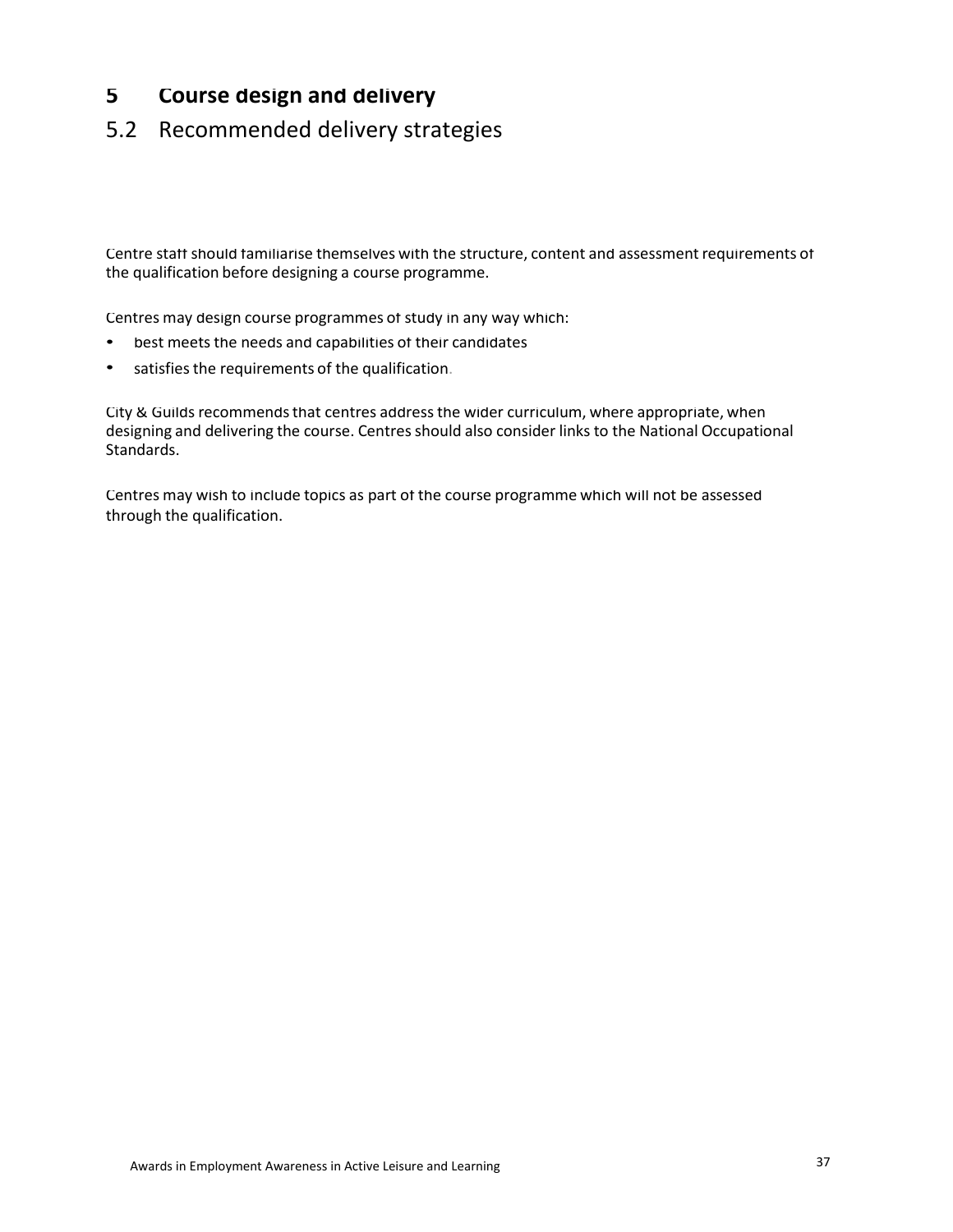### **Appendix 1 Relationships to other qualifications**

#### **Links to other qualifications and frameworks**

Centres are responsible for checking the different requirements of all qualificationsthey are delivering and ensuring that candidates meet requirements of all units/qualifications.

These qualifications have replaced the:

- Level 2 Certificate in Industry and Organisational Awareness(4851-12)
- Level 3 Certificate in Industry and Organisational Awareness(4851-13)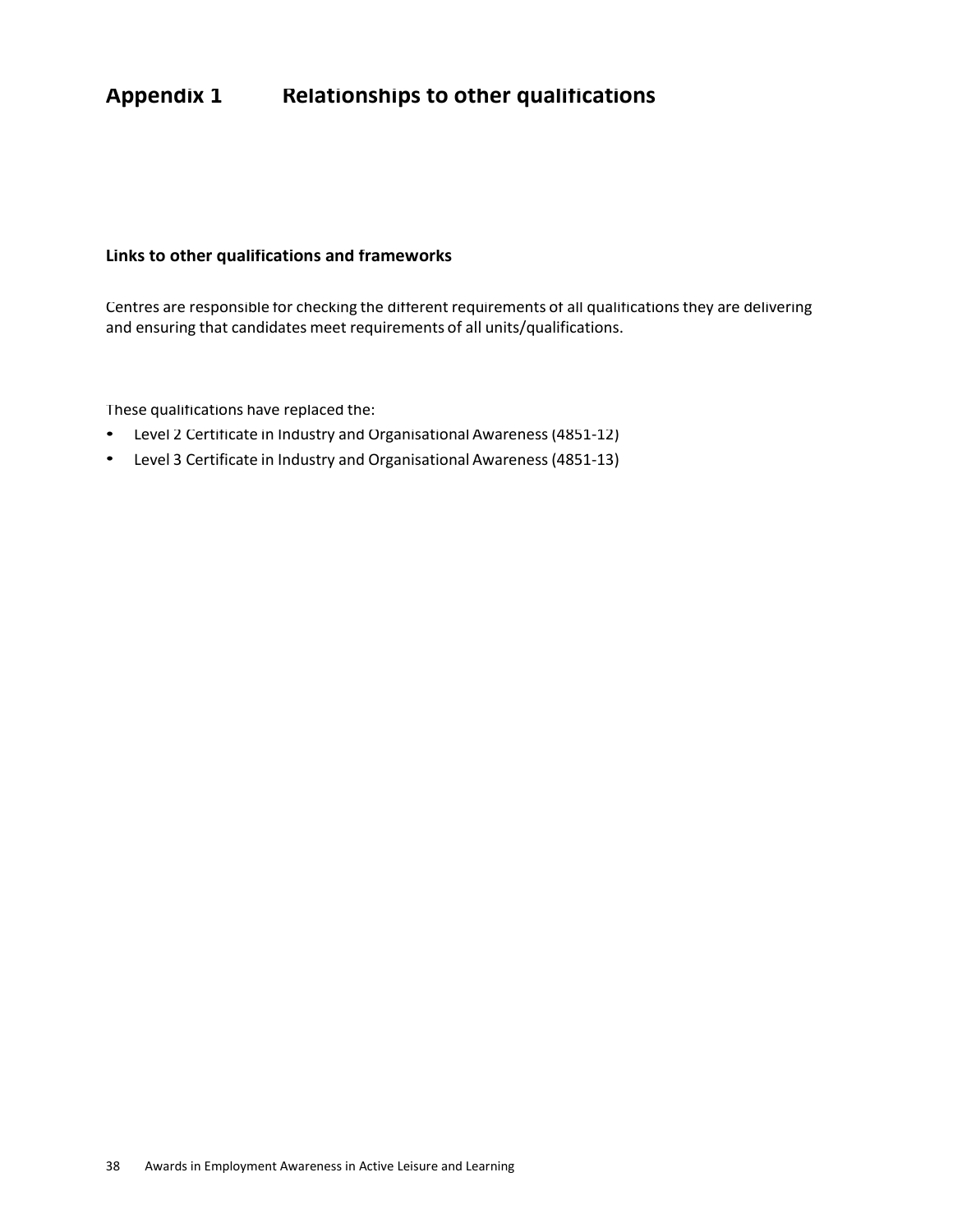#### **Key skills (England, Wales and Northern Ireland)**

The qualification provides opportunitiesto gather evidence for the accreditation of Key/Core skills as shown in the table below. However, to gain Key/Core Skills certification the Key/Core Skills would need to be taken as additional qualifications.

| Unit number/ and title | Communication          | <b>Application of</b><br>number              | Information<br>technology     |
|------------------------|------------------------|----------------------------------------------|-------------------------------|
| 201                    | 9                      |                                              | 9                             |
| 202                    | 9                      |                                              | 9                             |
| 203                    | 9                      | 9                                            | 9                             |
| 302                    | 9                      |                                              | 9                             |
| 303                    | 9                      | 9                                            | 9                             |
| Unit number/ and title | <b>Problem solving</b> | Improving own<br>learning and<br>performance | <b>Working with</b><br>others |
| 201                    | 9                      | 9                                            | 9                             |
| 202                    |                        | 9                                            | 9                             |
| 203                    | 9                      | 9                                            | 9                             |
| 302                    |                        | 9                                            | 9                             |
| 303                    | 9                      | 9                                            | 9                             |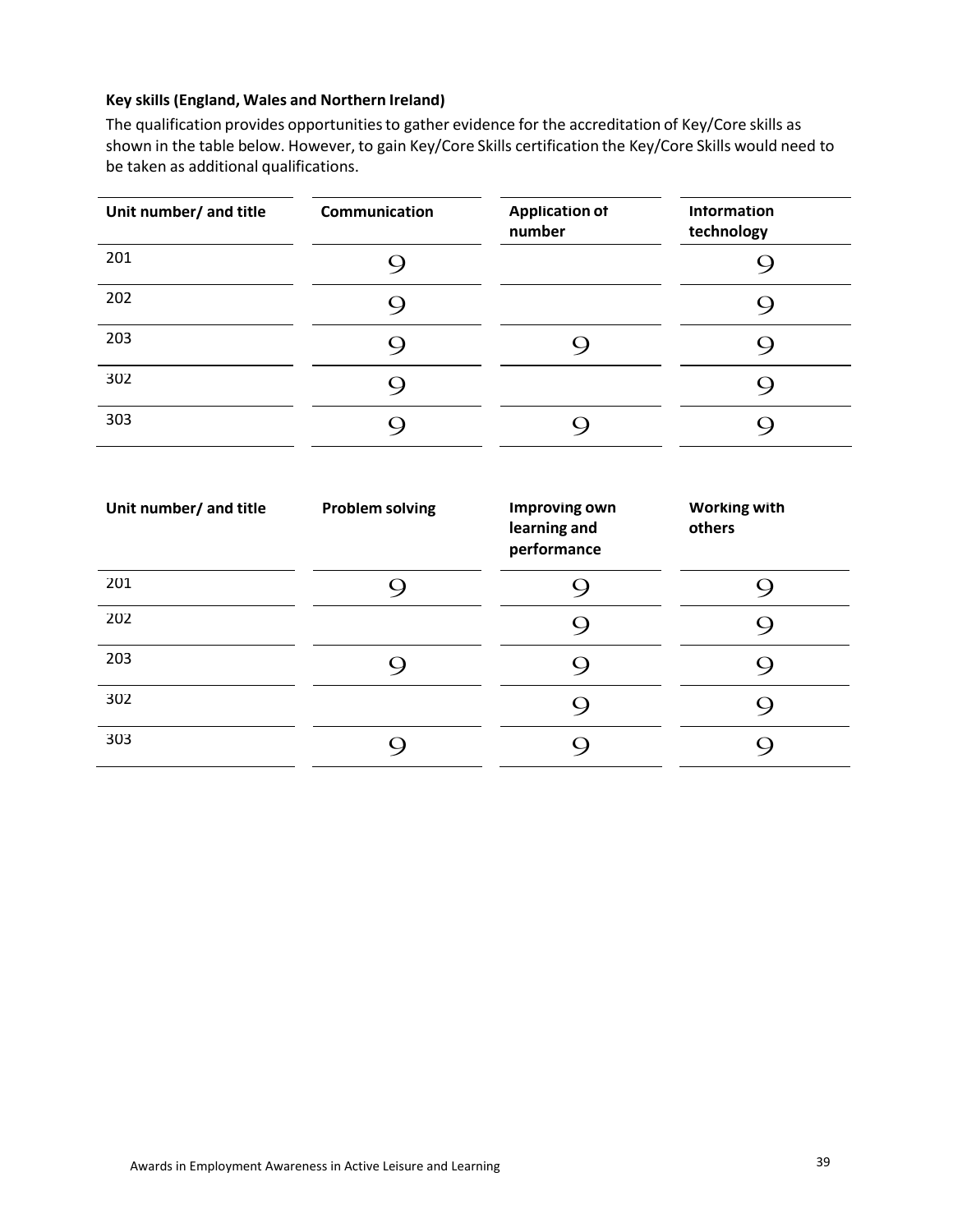### **Appendix 2 The wider curriculum**

Candidates taking this Award may also have the opportunity to cover the following aspects of the wider curriculum.

**Identification of opportunitiesfor evidence generation of moral, ethical,spiritual, European dimension, environmental education and health and safety**

| Unit number/<br>and title | Spiritual, moral,<br>ethical, social<br>and cultural | European<br>development | Environmental<br>education | <b>Health and</b><br>safety |
|---------------------------|------------------------------------------------------|-------------------------|----------------------------|-----------------------------|
| 201                       |                                                      |                         |                            |                             |
| 202                       | Ő                                                    |                         |                            |                             |
| 203                       | Y                                                    |                         |                            |                             |
| 302                       |                                                      |                         |                            |                             |
| 303                       |                                                      |                         |                            |                             |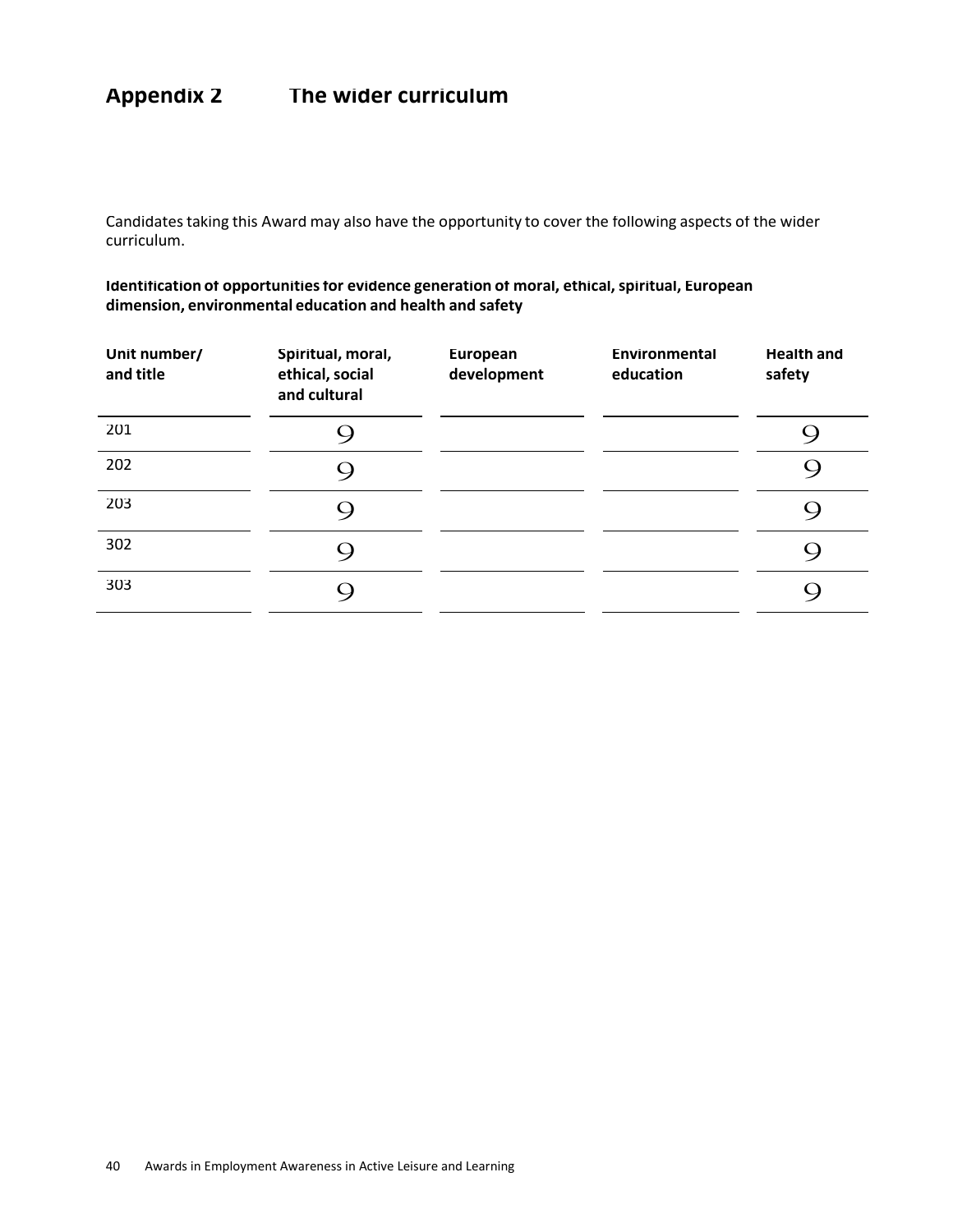## **Appendix 3 Sources of general information**

The following documents contain essential information for centres delivering City & Guilds qualifications. They should be referred to in conjunction with this handbook. To download the documents and to find other useful documents, go to the **Centres and Training Providers homepage**on **[www.cityandguilds.com](http://www.cityandguilds.com/)**.

#### *Providing City & Guilds Qualifications – A Guide to Centre and Qualification Approval* contains

detailed information about the processes which must be followed and requirements which must be met for a centre to achieve 'approved centre' status, or to offer a particular qualification. Specifically, the document includes sections on:

- the centre and qualification approval process and forms
- assessment, verification and examination roles at the centre
- registration and certification of candidates
- non-compliance
- complaints and appeals
- equal opportunities data
- • protection
- frequently asked questions.

**Ensuring quality** contains updates and good practice exemplars for City & Guilds assessment and policy issues. Specifically, the document contains information on:

- management systems
- maintaining records
- assessment
- internal verification and quality assurance
- external verification.

Access to Assessment & Qualifications provides full details of the arrangements that may be made to facilitate access to assessments and qualifications for candidates who are eligible for adjustments in assessment.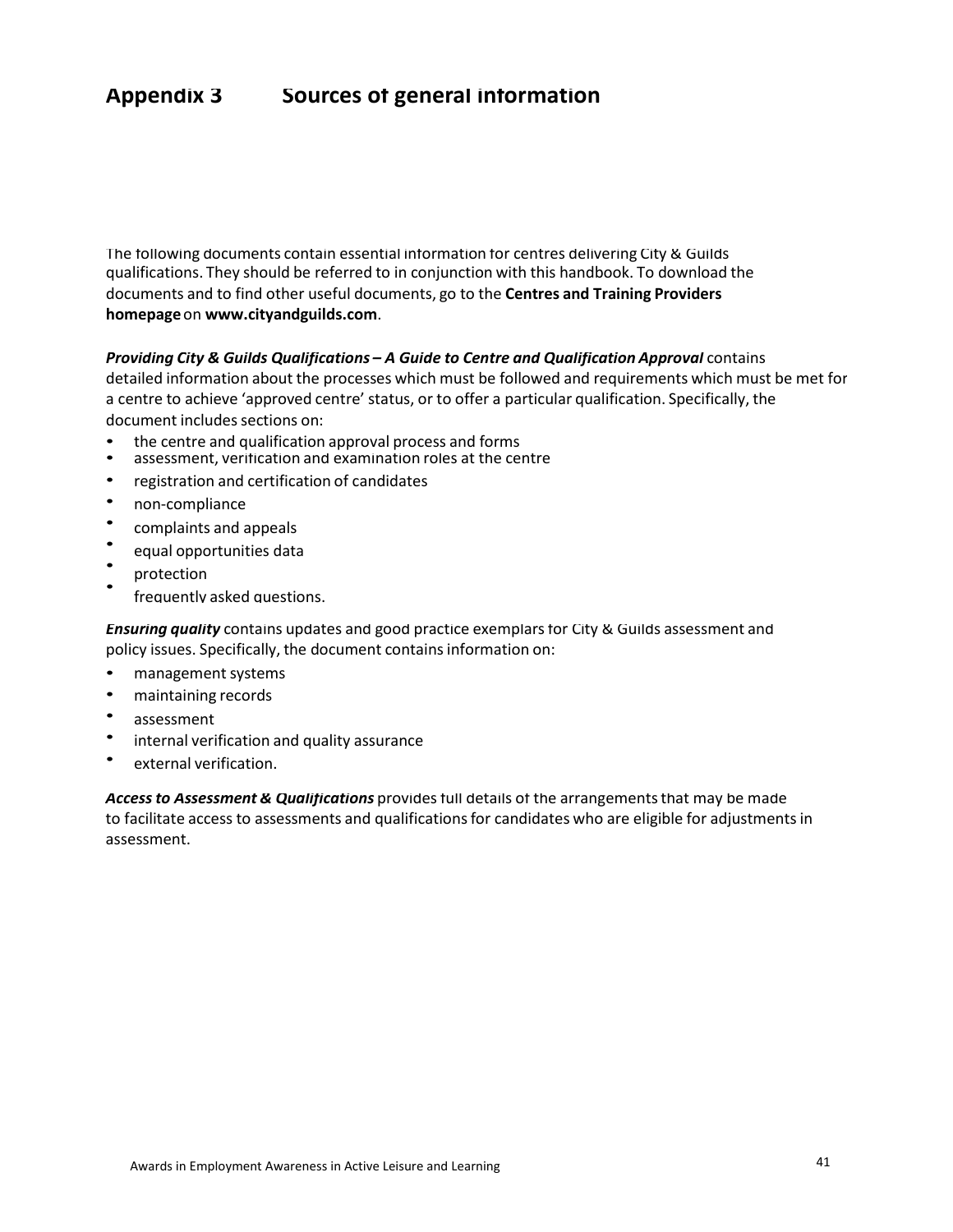# **City & Guilds** Skills for a brighter future



**[www.cityandguilds.com](http://www.cityandguilds.com/)**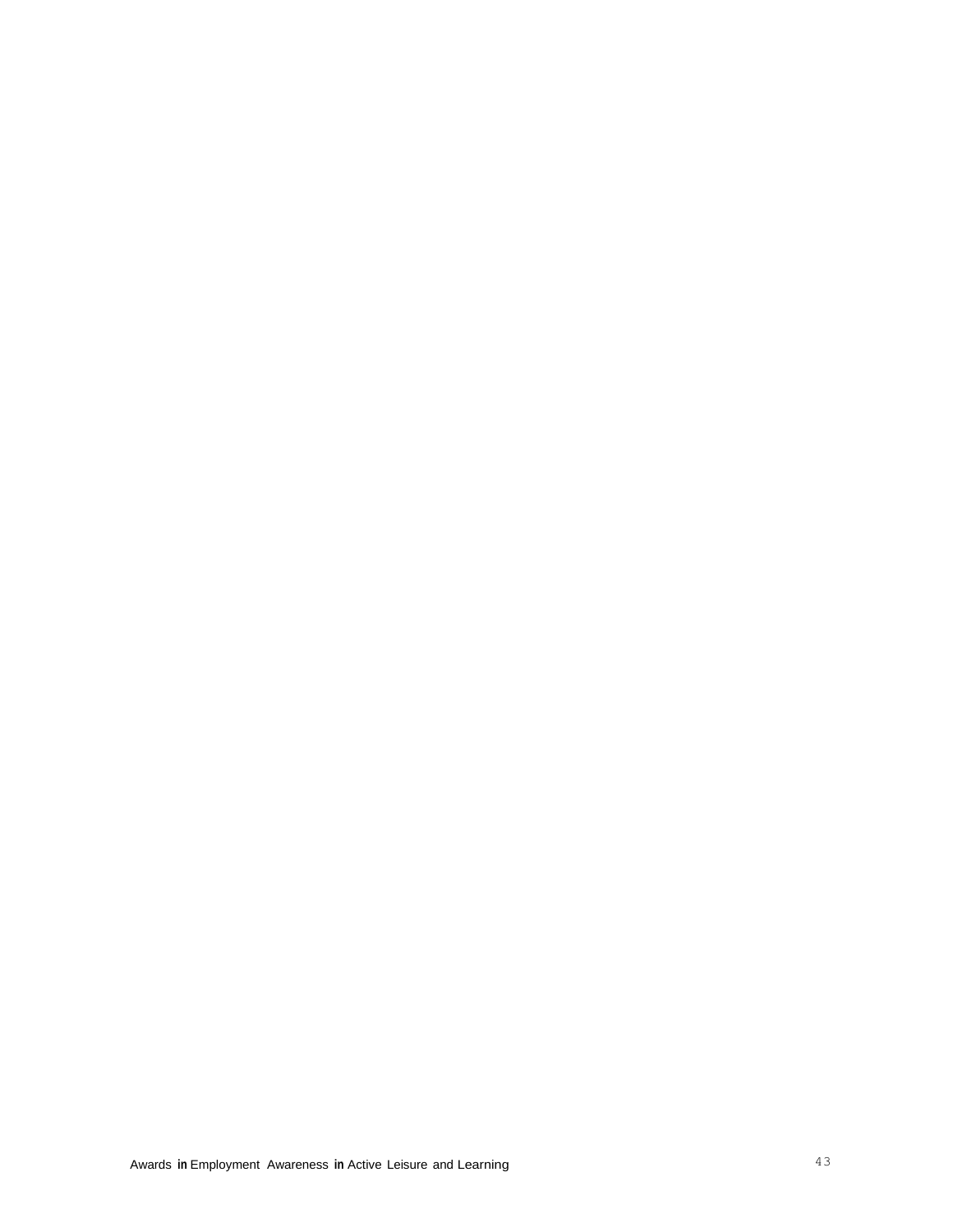#### **Useful contacts**

| <b>Type</b>                      | Contact                                                                                                                      | Query                                                                                                                                                      |
|----------------------------------|------------------------------------------------------------------------------------------------------------------------------|------------------------------------------------------------------------------------------------------------------------------------------------------------|
| <b>UK learners</b>               | T: +44 (0)20 7294 2800<br>E: learnersupport@cityandguilds.com                                                                | General qualification information                                                                                                                          |
| International<br>learners        | T: +44 (0)20 7294 2885<br>F: +44 (0)20 7294 2413<br>E: intcg@cityandguilds.com                                               | General qualification information                                                                                                                          |
| Centres                          | T: +44 (0)20 7294 2787<br>F: +44 (0)20 7294 2413<br>E: centresupport@cityandguilds.com                                       | Exam entries<br>٠<br>Registrations/enrolment<br>Certificates<br>Invoices<br>Missing or late exam materials<br>Nominal roll reports                         |
| Single subject<br>qualifications | T: +44 (0)20 7294 8080<br>F: +44 (0)20 7294 2413<br>F: +44 (0)20 7294 2404 (BB forms)<br>E: singlesubjects@cityandguilds.com | <b>Results</b><br>Exam entries<br>Results<br>Certification<br>Missing or late exam materials<br>Incorrect exam papers<br>Forms request (BB, results entry) |
| International<br>awards          | T: +44 (0)20 7294 2885<br>F: +44 (0)20 7294 2413<br>E: intops@cityandguilds.com                                              | Exam date and time change<br>Results<br>Entries<br>Enrolments<br>Invoices<br>Missing or late exam materials                                                |
| <b>Walled Garden</b>             | T: +44 (0)20 7294 2840<br>F: +44 (0)20 7294 2405<br>E: walledgarden@cityandguilds.com                                        | Nominal roll reports<br>Re-issue of password or username<br><b>Technical problems</b><br>Entries<br>Results<br>GOLA<br>Navigation                          |
| Employer                         | T: +44 (0)121 503 8993<br>E: business unit@cityandguilds.com                                                                 | User/menu ontion problems<br><b>Employer solutions</b><br>Mapping<br>Accreditation<br>Development Skills<br>Consultancy                                    |
| Publications                     | T: +44 (0)20 7294 2850<br>F: +44 (0)20 7294 3387                                                                             | Logbooks<br>Centre documents                                                                                                                               |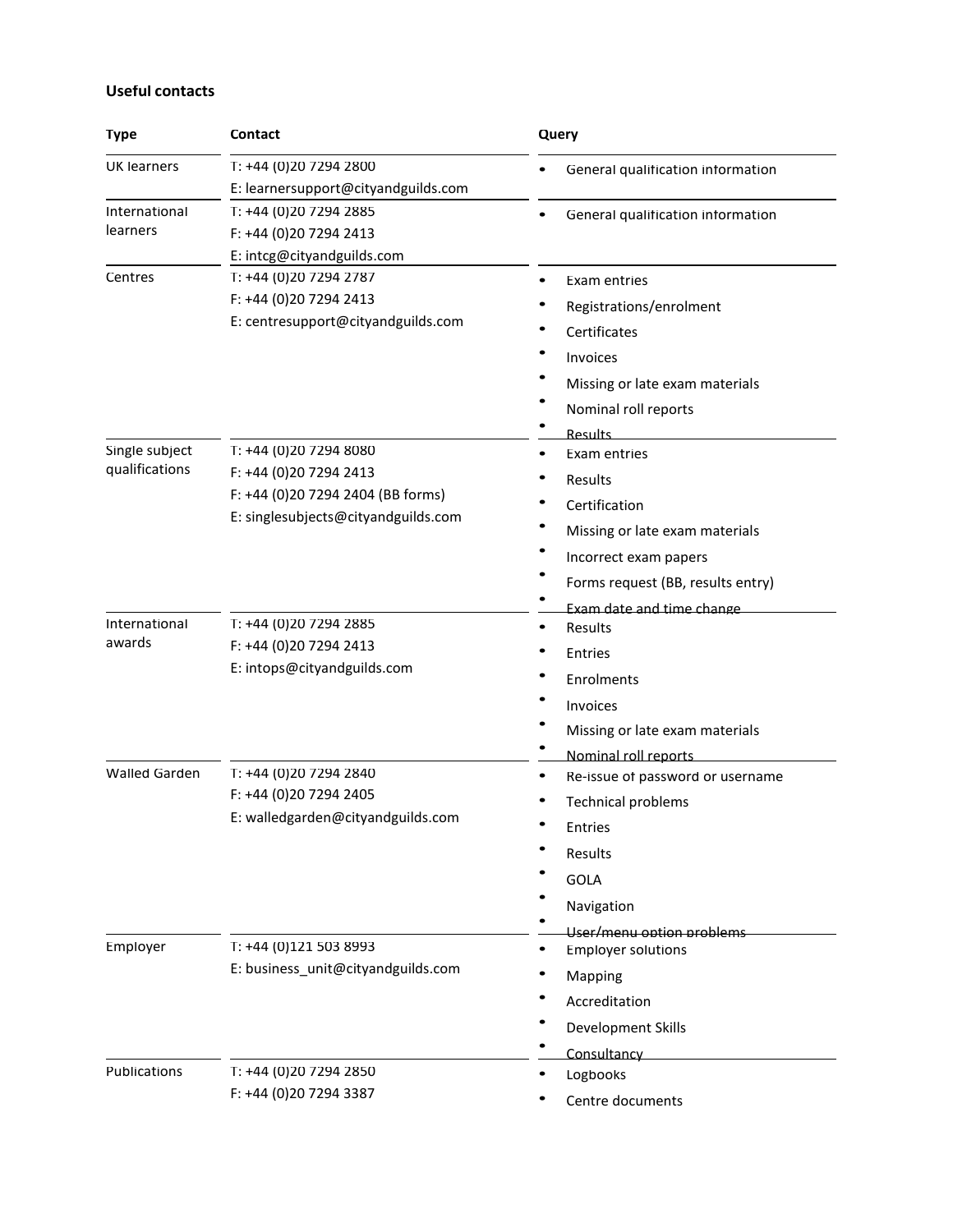- **Forms**
- Free literature

If you have a complaint, or any suggestions for improvement about any of the services that City & Guilds provides, email: **[feedbackandcomplaints@cityandguilds.com](mailto:feedbackandcomplaints@cityandguilds.com)**